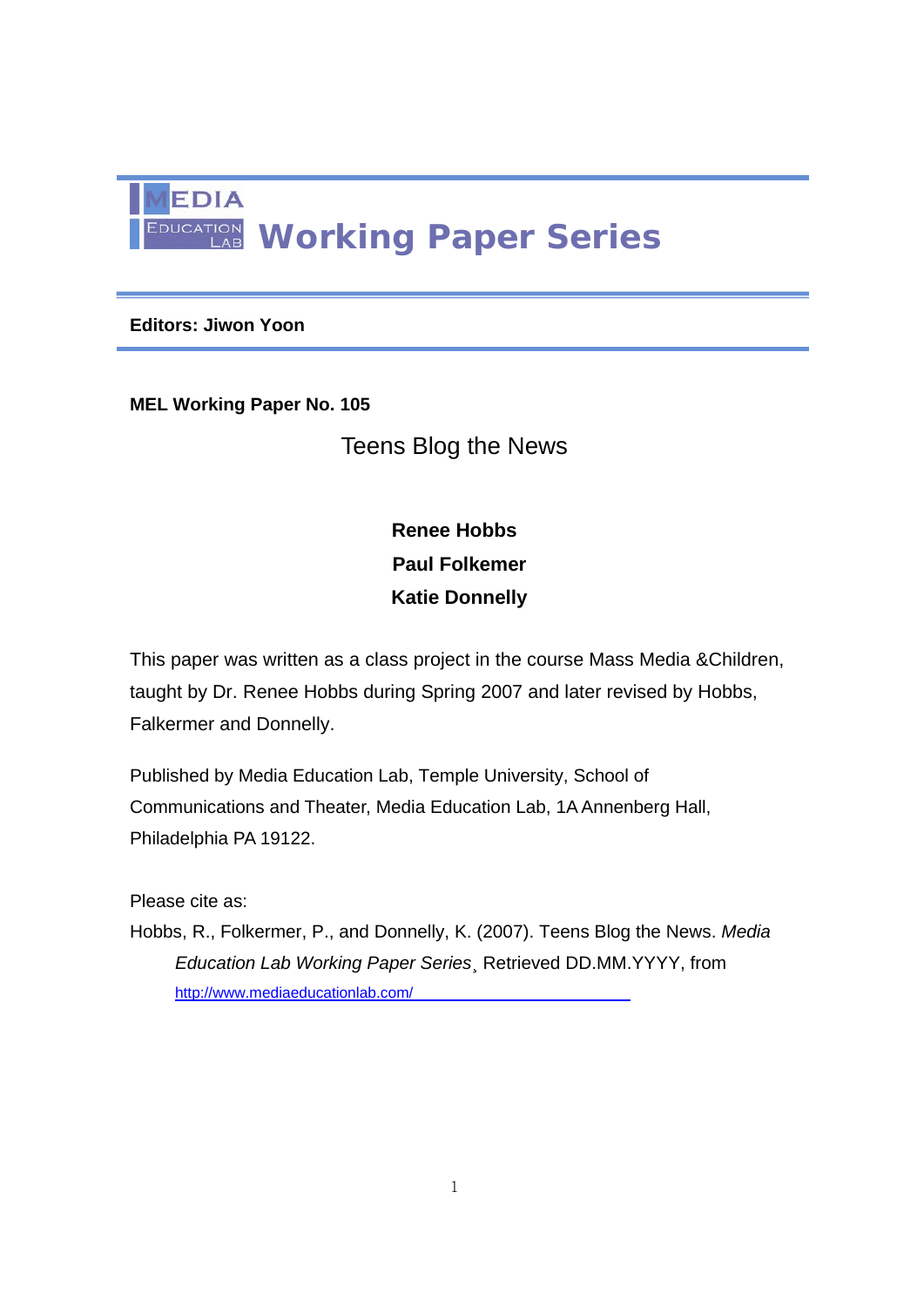# **Teen Blog the News**

## **Renee Hobbs, Paul Folkemer and Katie Donnelly**

## **Abstract**

This study examined the online writing of a large group of Grade 8 students who participated in a school-sponsored news blog where they read and commented on news and current events. A multi-method design included teacher interviews combined with a content analysis of student writing on the Scarsdale news blog. A group o f eight middle school (sixth through eighth grade) teachers were interviewed about how they use the blog in class. For the content analysis, 216 samples of student writing were randomly selected from the dataset and grounded theory was used to identify patterns in the data. Results show that students found personal value in the articles they read and used online blogging to make connections between the news and their lived experience. Although their writing showed clear evidence of informality, students made important text-to-text, text-to-self, and text-to-world connections, which are dimensions of emerging critical literacy competencies.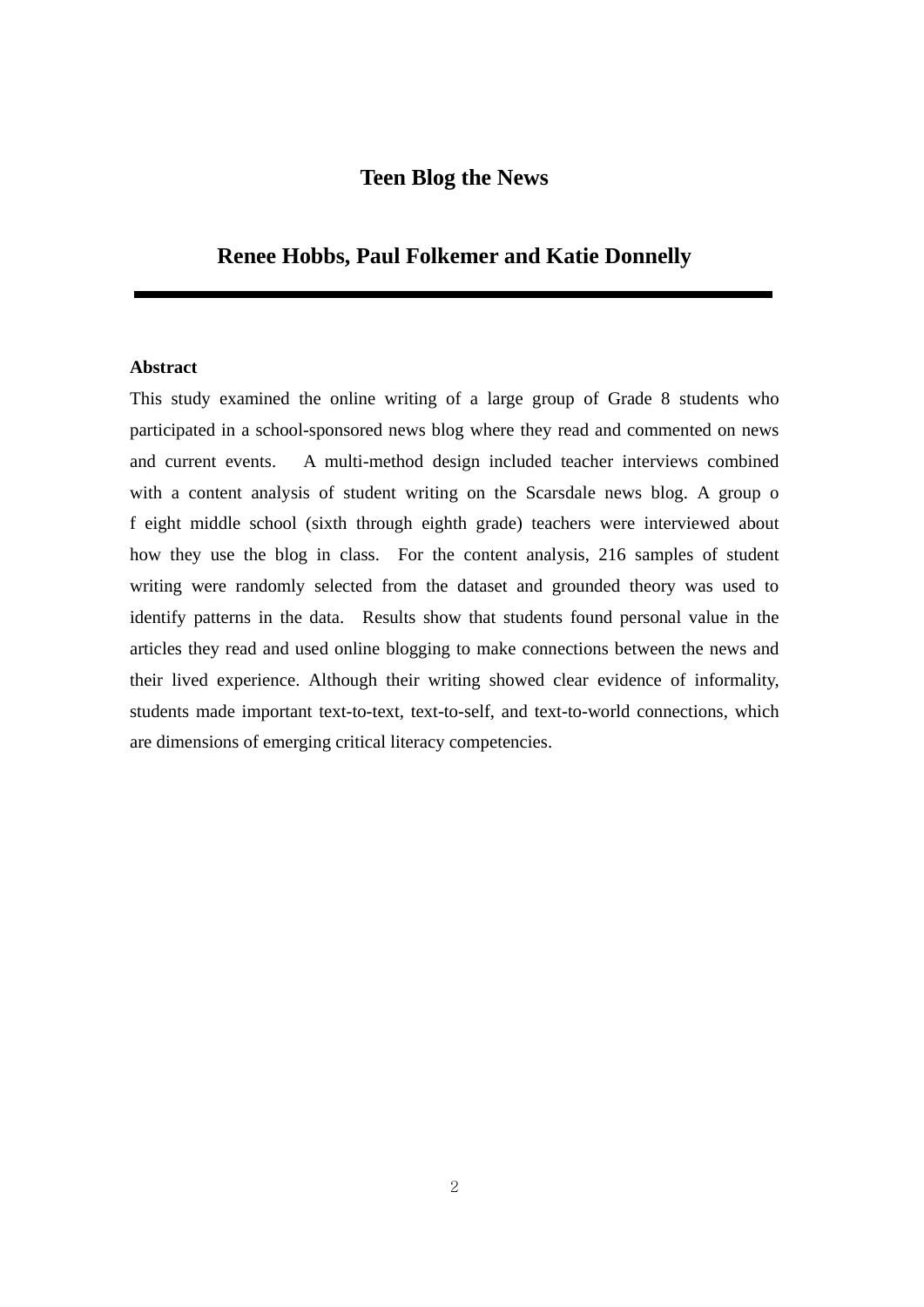Innovation constantly influences education, and as educators adapt and incorporate technological changes into their classrooms and pedagogy, students must learn new kinds of skills in order to interact with new technologies more effectively. What does it mean to be literate in the age of the Internet? When it comes to adolescents and educational blogging, perhaps the most important concern is how students interact with texts. This study uses the lens of critical literacy in order to better understand how students derive meaning from what they read online in news blogs. Critical literacy "focuses on issues of power and promotes reflection, transformation and action" (McLaughlin & DeVoogd, 2004, p. 54). Critical readers draw upon their own knowledge in order to make connections to texts, which may result in them using the text as a springboard for action. According to McLaughlin and DeVoogd (2004), "Students who engage in critical literacy become openminded, active, strategic readers who are capable of viewing text from a critical perspective" (p. 56). Whether the texts they are interacting with are in print or online, it is important for students to critically connect with them by recognizing links between texts and their own lives and the greater world. The Internet provides an unprecedented way for students to make such connections. For example, a student might read a news story about poverty and with one click, link to the web site of a poverty-relief organization. Internet communication also provides students with a forum in which they can share their own ideas with the world beyond their classroom.

 Nevertheless, as electronic media become more prevalent in classroom settings, a natural concern over possible negative effects has arisen. Some literacy educators are torn over the educational potential of electronic texts. On one hand, the Internet offers an engaging, exciting way for students to connect with the larger world. On the other hand, some educators worry that Internet-based writing is encouraging students to become sloppy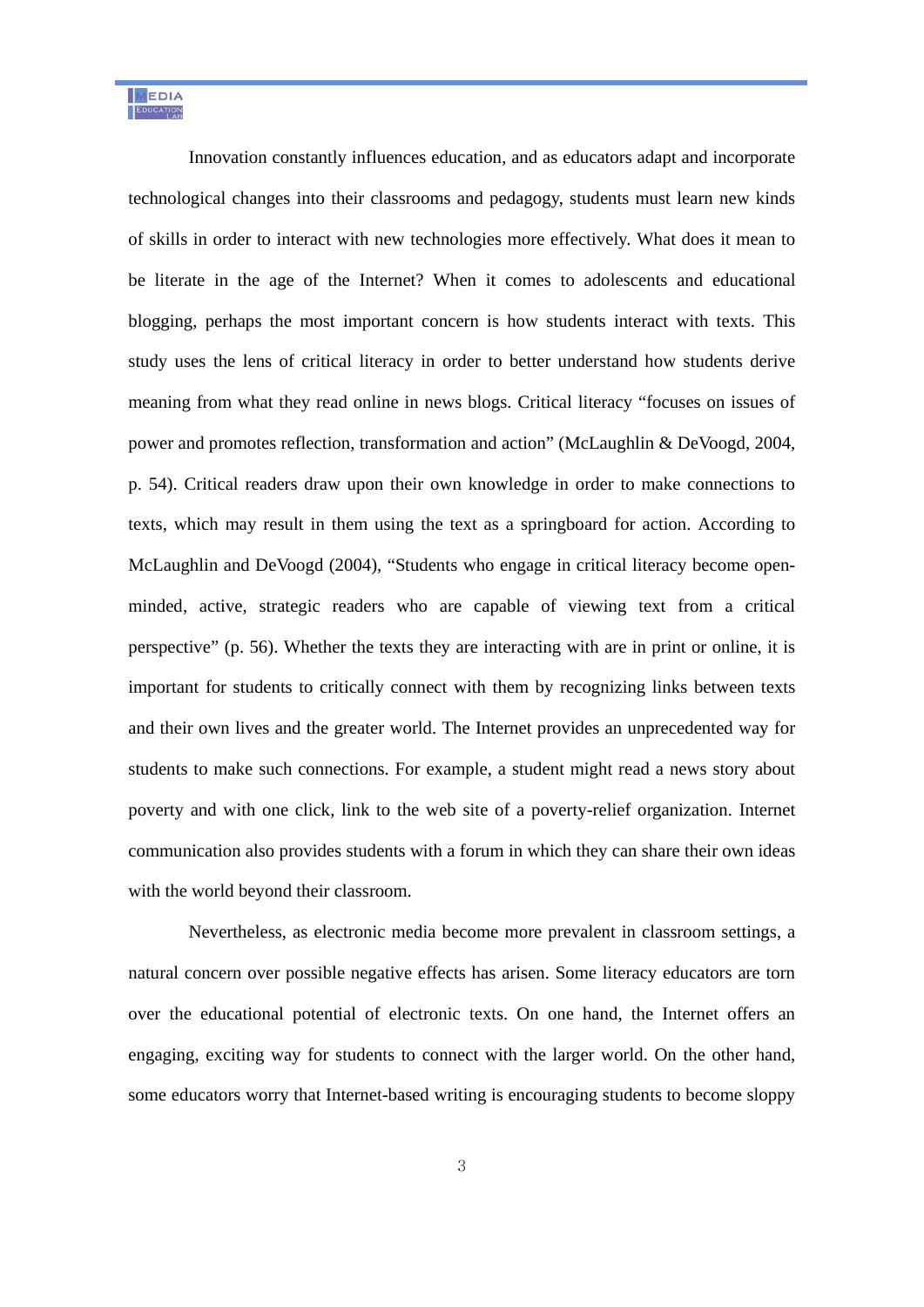writers who use Internet slang in place of standard English. In a time where standardized test performances are increasingly important, such fears among educators are certainly understandable.

 However, Crystal (2001) notes that fear over the linguistic changes that accompany new technologies is nothing new: the printing press, telegraph, telephone and broadcasting technologies all caused significant anxiety and controversy over ideas of "proper" language. Debates continue today, with many public figures offering a simplistic view of technology that casts computers as either an educational panacea or the key to educational destruction. In 1994, when computers were becoming common in academic settings, Haas and Neuwirth rejected this "all or nothing" view of computer technology: "In reality, a writer's particular background, skills, goals and expectations will strongly determine the way the writer uses computers, as will the particular cultural, social and educational settings within which he or she works" (p. 323). Writing, whether in print or online, is different from circumstance to circumstance. As Langer and Applebee noted in 1987: "Different kinds of writing activities lead students to focus on different kinds of information, to think about that information in different ways, and in turn to take quantitatively and qualitatively different kinds of knowledge away from their writing experiences" (p. 135).

Computers, and the Internet in particular, can be used to encourage critical literacy, but they cannot simply replace the traditional textbook or pen and paper. The Internet must be considered in its own right, as it offers new tools to serve the diverse needs of a worldwide population. Among its various facets is the recent phenomenon of usergenerated sites such as web logs, more commonly known as blogs. Barry McMullin (2005) argues that the Internet, unlike other more recent lackluster technologies, has a unique palette of tools to offer the educational field. He posits that tools such as blogging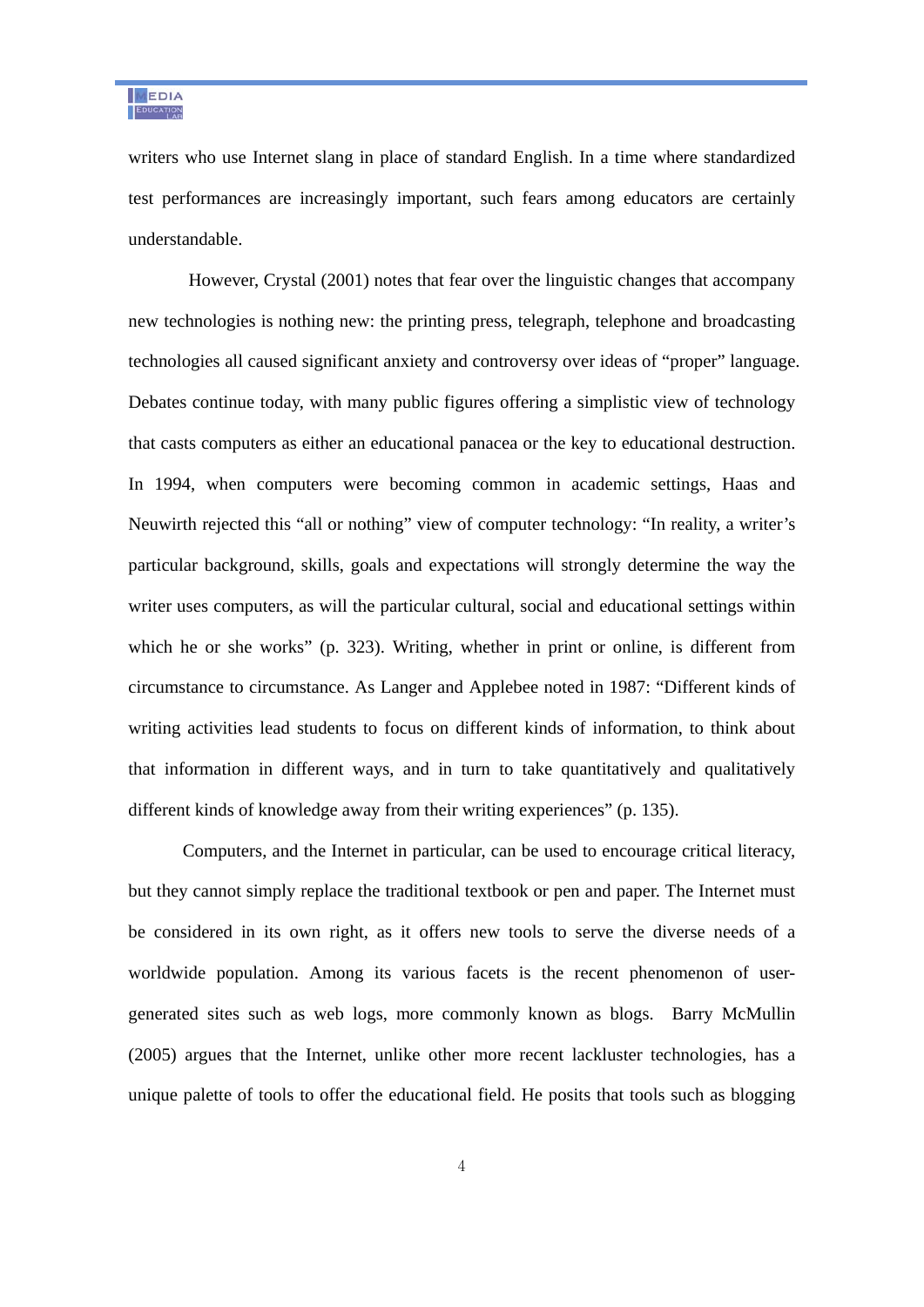allow for a social constructivist approach to pedagogy, where new dynamics are introduced to the traditional teacher-student interaction. Both McMullin and Huffaker (2005) underscore the utility of blogging in creating a sense of personal ownership and empowerment among learners, since the activity of posting to blogs develops "personal writing skills – in a social, yet still private space" (McMullin, 2005, p. 74). He highlights the three elements that Internet technologies bring to learning spaces: social reflection, collaboration, and construction of knowledge.

#### *Blogging in Academic Settings*

The younger generation was born and has lived with ubiquitous digital media technologies. They multi-task, favor graphics over text, and randomly browse web pages. They like to network and seek prompt gratification and reward. Prensky (2001) describes this generation as "digital natives" who are "native speakers" of the digital language. As opposed to the younger generation, adults are described as "digital immigrants" who do not understand the languages and culture of the natives. The huge gap between digital natives and immigrants is well observed in educational settings. Teachers who belong to the digital immigrant group often have a hard time teaching students whose culture and language are different, and the result is that they do not understand or appreciate students' unique abilities and skills as digital natives, and use old pedagogies (Prensky, 2001).

However, some efforts to satisfy the needs of digital natives have been made in educational settings. As cyberspace has provided new ways to communicate, online communication tools, such as e-mail, listserves, and course management software, have been widely adopted in educational settings to enrich the learning experience (Bartlett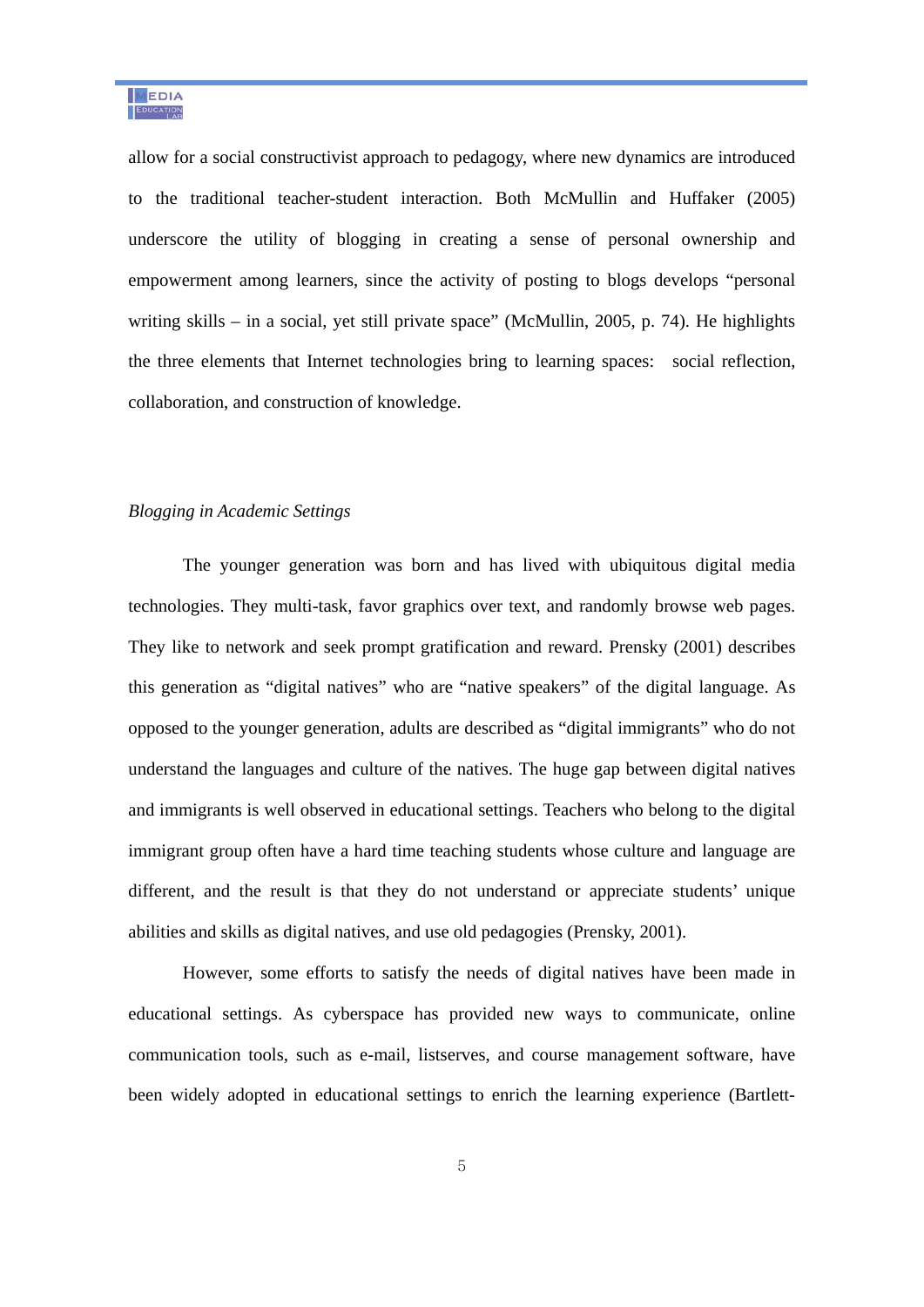Bragg, 2003; Glogoff, 2005; O'Donnel, 2005). Nevertheless, while these online instructional delivery systems still put educators in the center and allow them to control educational environments and experiences of students via these communication tools, blogging makes the learning experiences more learner-centered. Due to its semistructured format, the blog is seen as a "middle space" between face-to-face learning and other online instructional tools, allowing the development of individuals' voices which reflect their own characteristics and intellectual approaches (Oravec, 2003).

*Purpose of adopting blogs in education*. The purpose of using blogs in education is to enhance learning by allowing students to experience "computer-supported communication, collaboration, encouragement of reflective practices" (Hermandez-Ramos, 2004, p.1). Blogs are suggested as promoting "deep learning" rather than "surface learning" (Bartlett-Bragg, 2003; Rosie, 2000). Surface learning focuses only on meeting minimum educational requirements at low cognitive levels, without engaging experiences. Surface learning follows safe traditional conventions and avoids alternatives. In this learning environment, concept and object are directly matched without deep reflection (Rosie, 2000). On the other hand, deep learning provides opportunities to stand back, link the concept and reflect on the learning process (Rosie, 2000). Blogging can offer this deep learning experience as students expand the discussion through developing their own ideas (Rosie, 2000).

*Learning experiences through blogging.* Teachers who have integrated blogs into their curricula often expect blogging to offer a collaborative environment where remediation and intertextuality are explored and supported (Sade, 2005). The dialogic characteristics of the blog, allowing users to leave comments and feedback, enable the monological conversation to be broadened and more enriched (Downes, 2004; O'Donnel,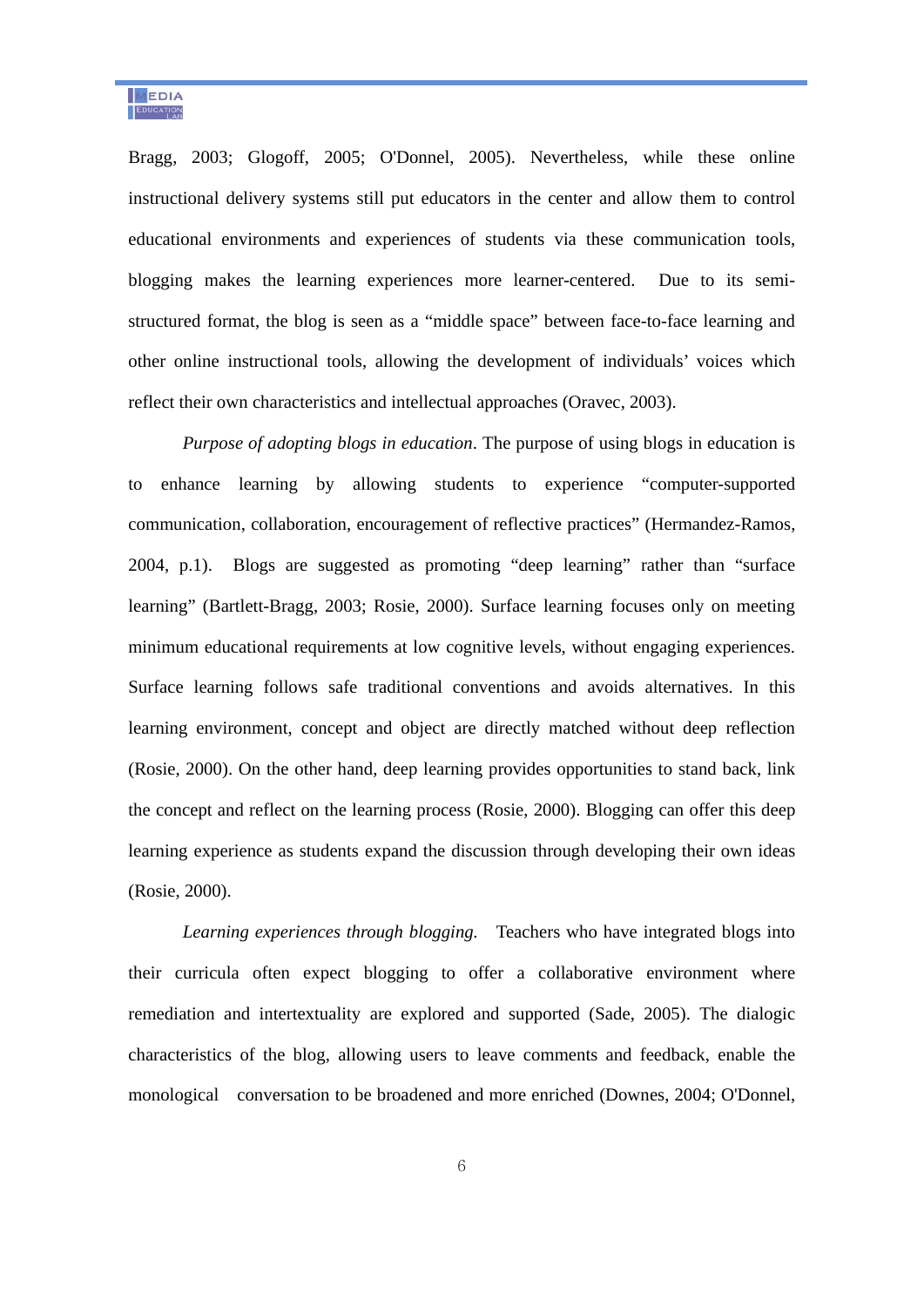2005). Blogging can be the venue for the "composition of multi-vocal, networked hypertexts," where individual expression as well as the creation of cohesive community is encouraged and developed (Huffaker, 2005; Kajder & Bull, 2003; Sade, 2005, p.2). Ideally, by participating in blogging, students consider themselves as "meaningful contributors to professional dialogues" rather than passive observers or consumers of information (Hermandez-Ramos, 2004, p. 1). To increase the advantages that can be obtained from educational blogs, Oravec (2003) suggests four different strategies to deepen learning experiences through blogging, summarized below:

> 1. *Posting student work*: Students can post their writings and get feedback from teachers, their class mates and from outsiders.

> 2. *Exchange hyperlinks*: Students and educators can exchange new URLs on blogs.

> 3. *Fostering reflective approaches to educational genres*: Students can share their critical reflections of blogging and other possible educational experiences they imagine. This often leads to online discussions.

> 4. *Forming and maintaining knowledge communities*: Blogs can be a venue where important information is stored and disseminated (p. 229).

Through these different uses of blogging, where students can freely share any form of writing, from informal notes to more refined, formal essays, new discursive norms emerged in cyberspace. Cyberdiscursive rhetoric is virtual, interactive, continuous and instantaneous, allowing "the concrete rhetoric of orality" and "abstract rhetoric of literacy" to be more dynamic (O'Donnell, 2005, p. 3). Although the aggregative structure of the oral rhetoric and the hierarchical structure of traditional literacy are surrendering to the new language structure of cyberdiscursive rhetoric, it is still often fragmented and not cohesive.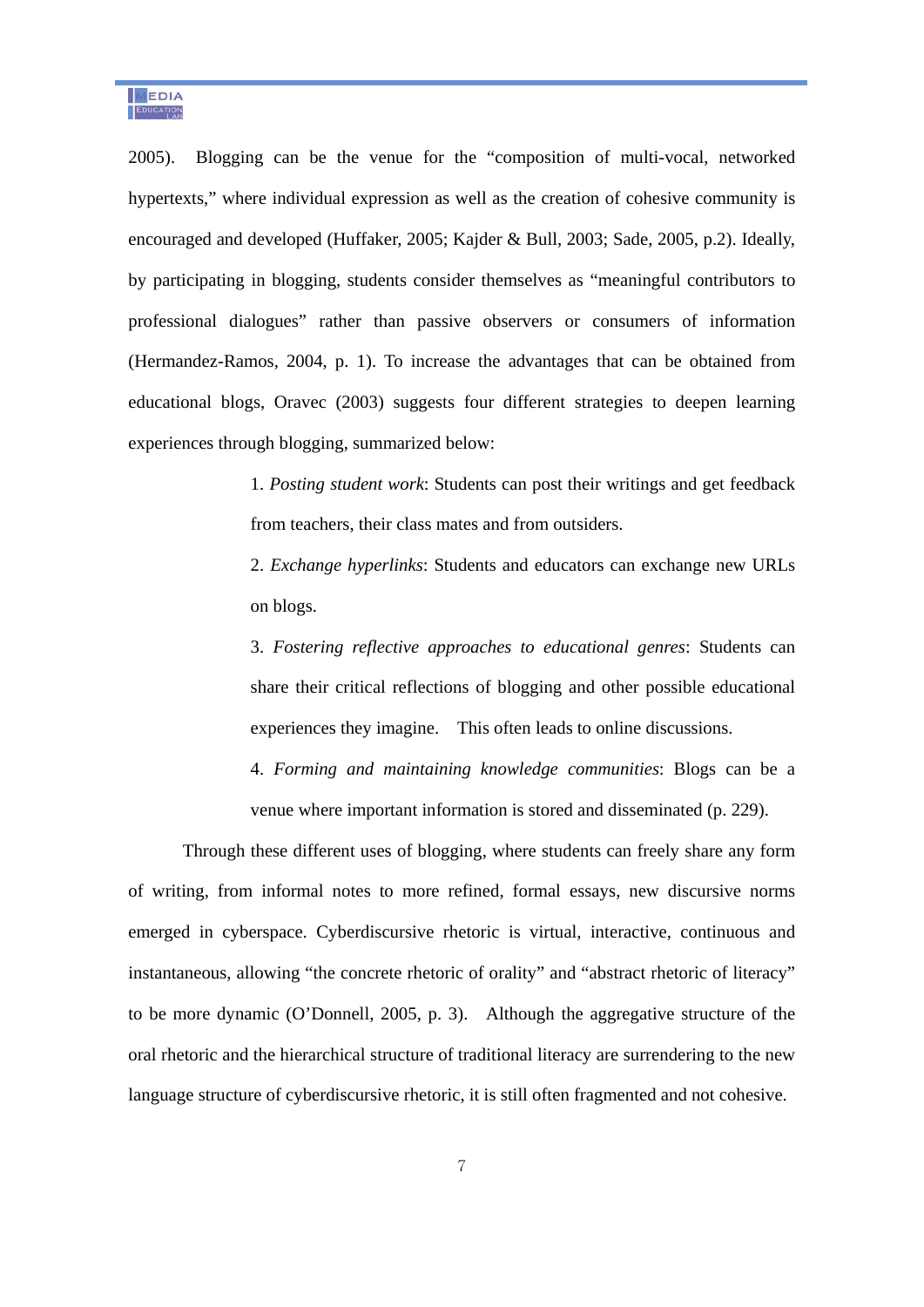The way students acquire knowledge through blogging can be explained as "directive techniques" which focuses on "frequent responses from learners with immediate feedback from the instructor" (Glogoff, 2005; p.1). Due to the public nature of blogs, important information can be equally accessed by all. Not only can students can broaden their knowledge of certain topics, but they can also easily explore additional information through blogs. Since users can easily add a new entry and comment on others' entries, directive learning is well supported and encouraged (Glogoff, 2005; Prensky, 2001).

 As blogging gains in popularity, innovative educators seek to incorporate it into school curricula. One of the co-authors of this study is the pioneering educator Paul Folkemer, assistant superintendent for instruction of Scarsdale Public Schools, who has crafted a current events blog for Scarsdale public school students, available at http://pfolkemer.googlepages.com/ scarsdalecurrentevents. Each blog post includes a short news brief written by Folkemer concerning world news, national news, local news, health news, or science and technology news. Students' reactions to the post appear in the form of short comments. In using the current events blog, students are encouraged to engage in dialogue, connect news with the school curriculum, and express their personal opinions. This study combines interviews with Scarsdale teachers with analysis of students' blog postings in order to understand how students and teachers are using the blog. A method of grounded theory was employed for the content analysis, and two major themes were uncovered in students' blog postings: informal writing and textual connections.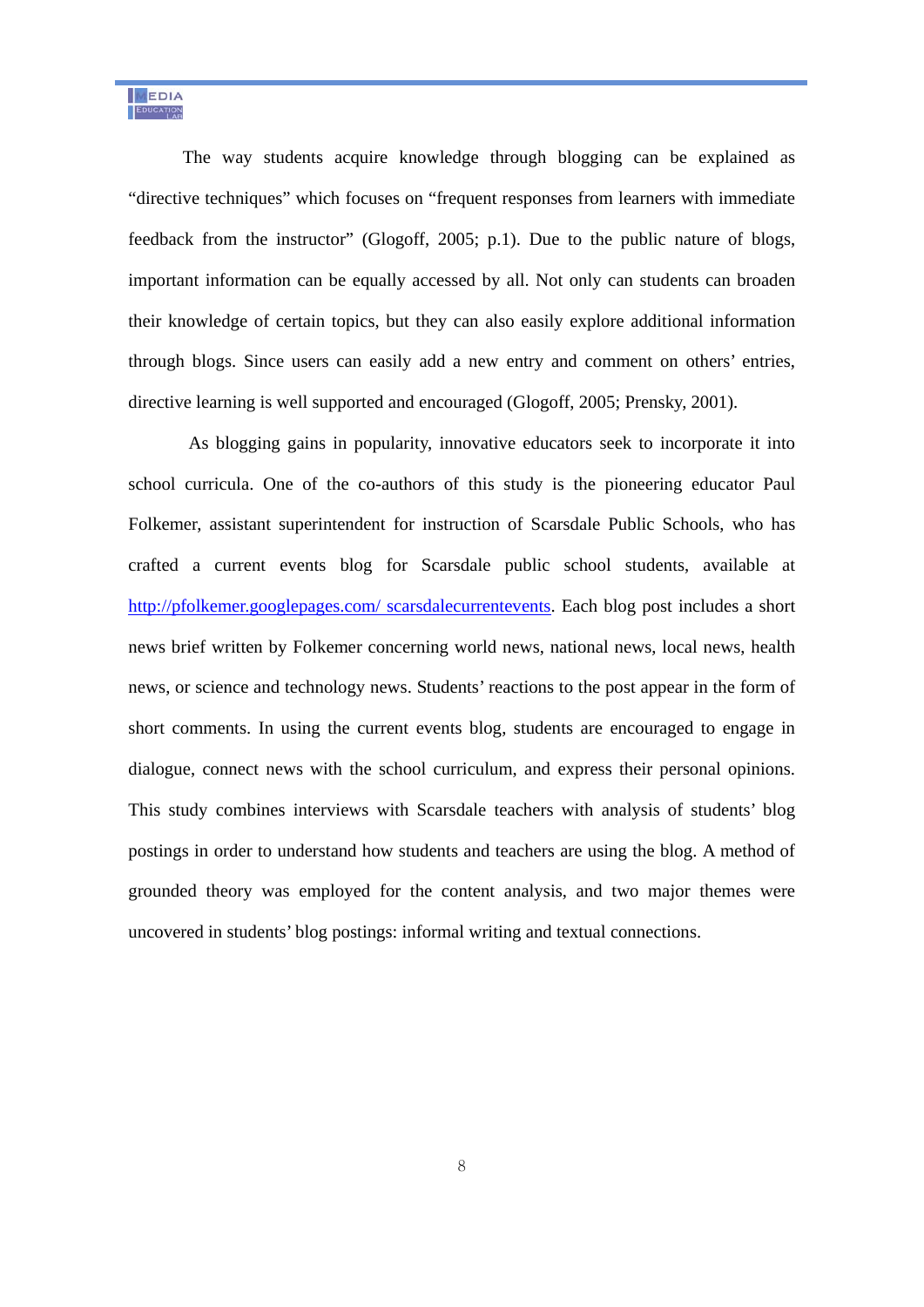#### Method

 This research used a multi-method design that includes teacher interviews an d a content analysis of student writing on the Scarsdale news blog. A group of eig ht middle school (sixth through eighth grade) teachers were interviewed about how they use the blog in class. Their subjects range from history, social studies, English, and humanities. Six female and two male teachers were interviewed, ranging from one and one half years to 36 years of teaching experience at Scarsdale. Teacher responses regardin g the blog were drawn from semi-structured phone and email interviews (see Appen dix A: Interview Questions).

 For the content analysis portion of the analysis, 216 samples of student writing were randomly selected for analysis. Grounded theory was used to identify patterns in the data. Random number sampling was used in order to derive a representative sample of student blog responses from among ten months worth of blogging available in the archives of the Scarsdale current events blog. The time frame for the news blog ranged from its inception in February 2006 to the present time of analysis, February 2007. A specific date from each month was selected through using a double set of numbers sequentially gathered from a randomly generated number chart, which was obtained through a Google search. In this fashion, a random selection of eight dates was gathered. When a zero appeared as the first digit, the second digit determined the day of the month. Numbers that were too high were disregarded and the next random number was selected.

 To analyze student writing, a method of grounded theory was employed. We included posts explicitly marked as written by Grade 8 students. By limiting the research to one grade, it ensured that students were on a similar developmental level. Working in two teams of two, graduate student researchers analyzed four blogs per team (eight blogs total).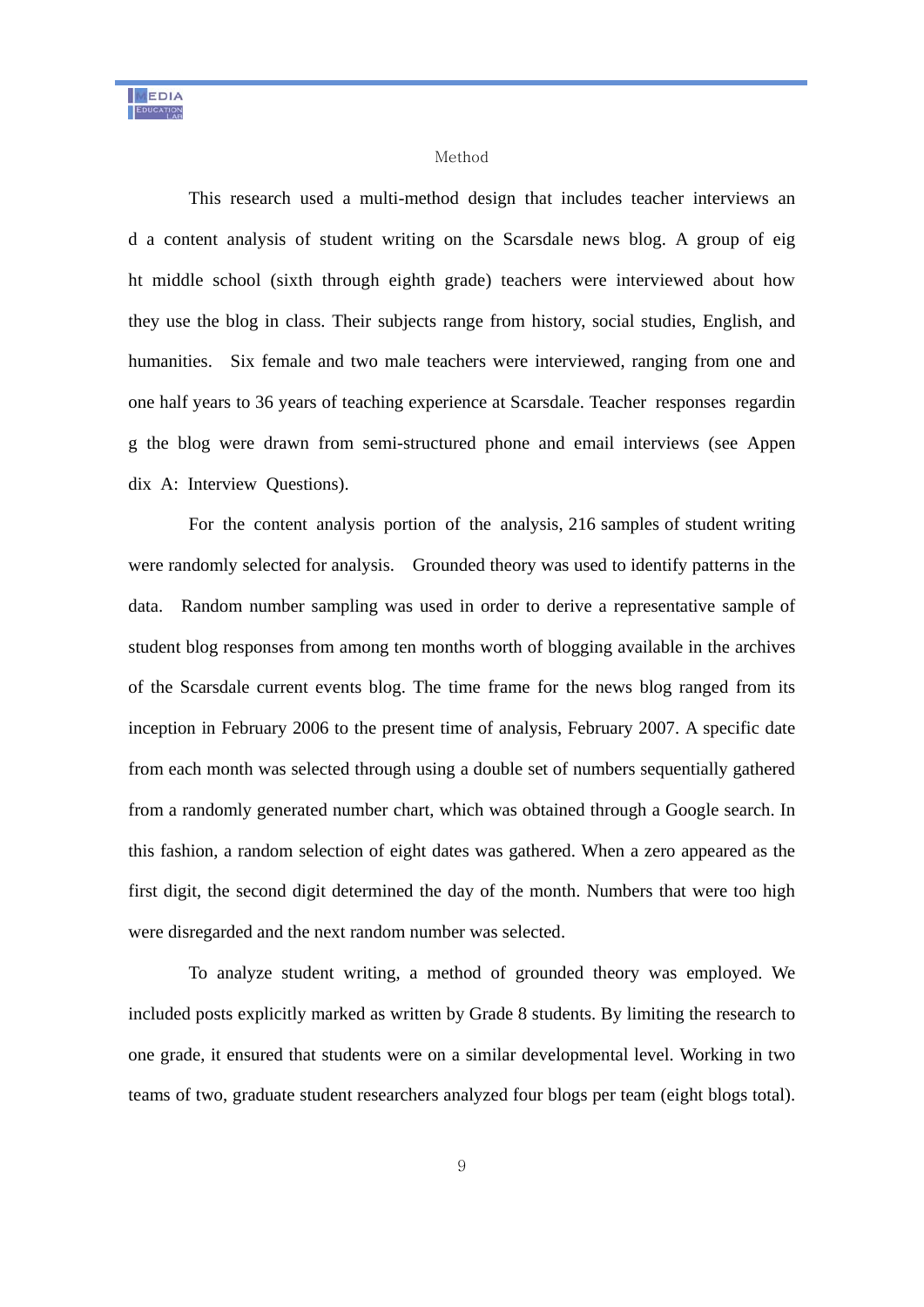One team analyzed 213 blog entries while the other team analyzed 216 entries. Each person in each team worked independently of the other team member to ensure independent review and findings. The two teams then shared their data with each other in order to identity the most promising themes for further exploration. Once the themes were identified, one member of each research team worked together to place the comments in appropriate categories and extrapolate examples for this paper.

#### Teachers' Perceptions of Blog Writing as an Educational Tool

Teachers were free to use the blog in whatever way they found appropriate. Of the Grade 8 teachers we interviewed, five used the blog often in class (at least once a week), two used it moderately (once a month or less), and one teacher has never used the blog. Two of the teachers who used it often, however, just started using it this year. Most teachers required that students post to the blog a certain number of times per quarter. This provided students a choice as to which story they will respond to, so long as they complete a certain number of responses per quarter (the average amount required averages out to approximately two postings per week). All of the teachers who used the blog did so for two reasons: 1) to keep up on current events; and 2) to connect to their curriculum. The moderate-use teachers used the blog more if the stories connected better to the material they are teaching. One teacher noted she only discusses the blog in class if it is relevant to what she is teaching. Assessment on the blog varies: whereas some teachers graded students simply on whether they posted or not, other teachers required students to use proper grammar and spelling, or make "an earnest effort to participate," or require at least a paragraph long response. No teachers graded on the opinion of students, but one graded on "logical errors" in their statements.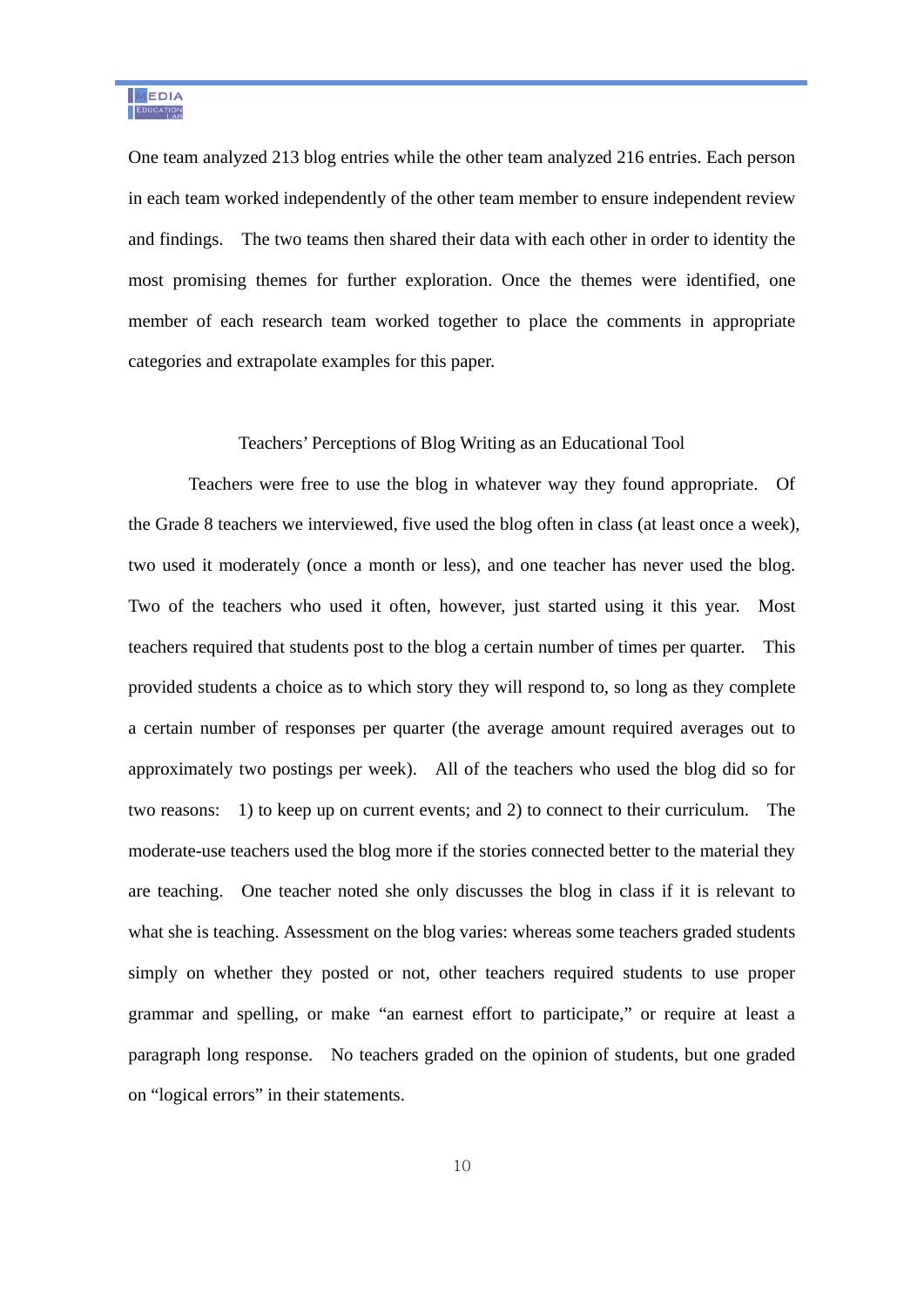Teachers fell into two camps: those who are concerned with writing quality on the blog, and those who are not as concerned. This concern has to do with whether a teacher is required to teach English. One teacher who covers social studies and English asked students to edit their writing for form (grammar, punctuation, spelling) before posting to the blog, and prefers that students write in a formal tone. On the other hand, teachers who do not teach English were more concerned with self-expression on the blog rather than form. This camp of teachers believed that students are using "this generation's way of communicating" where they write to get out their thoughts rather than for perfect form. One teacher called this type of writing "right from the gut." In fact, one teacher worried that grading on form may limit a student's openness in expression: "If a kid is going to agonize over writing and grammar, it will slow them down." These teachers were most concerned with the thought and expression of a response. Blog writing was connected to the way students think through thoughts and gave them "an opportunity to think about it on their own time." Even Folkemer, who browses over the student responses before he posts them "live" on the website, was comfortable posting those which used an informal writing style.

#### Informal Writing and Textual Connections in Student Blog Entries

 We looked at both the form and the content of student writing. Here we review the use of informal language in blog posts and students' ability to make *text-to-self connections*, *text-to-text connections* and *text-to-world connections*. These connections demonstrate students' emerging critical literacy in responding to news and information.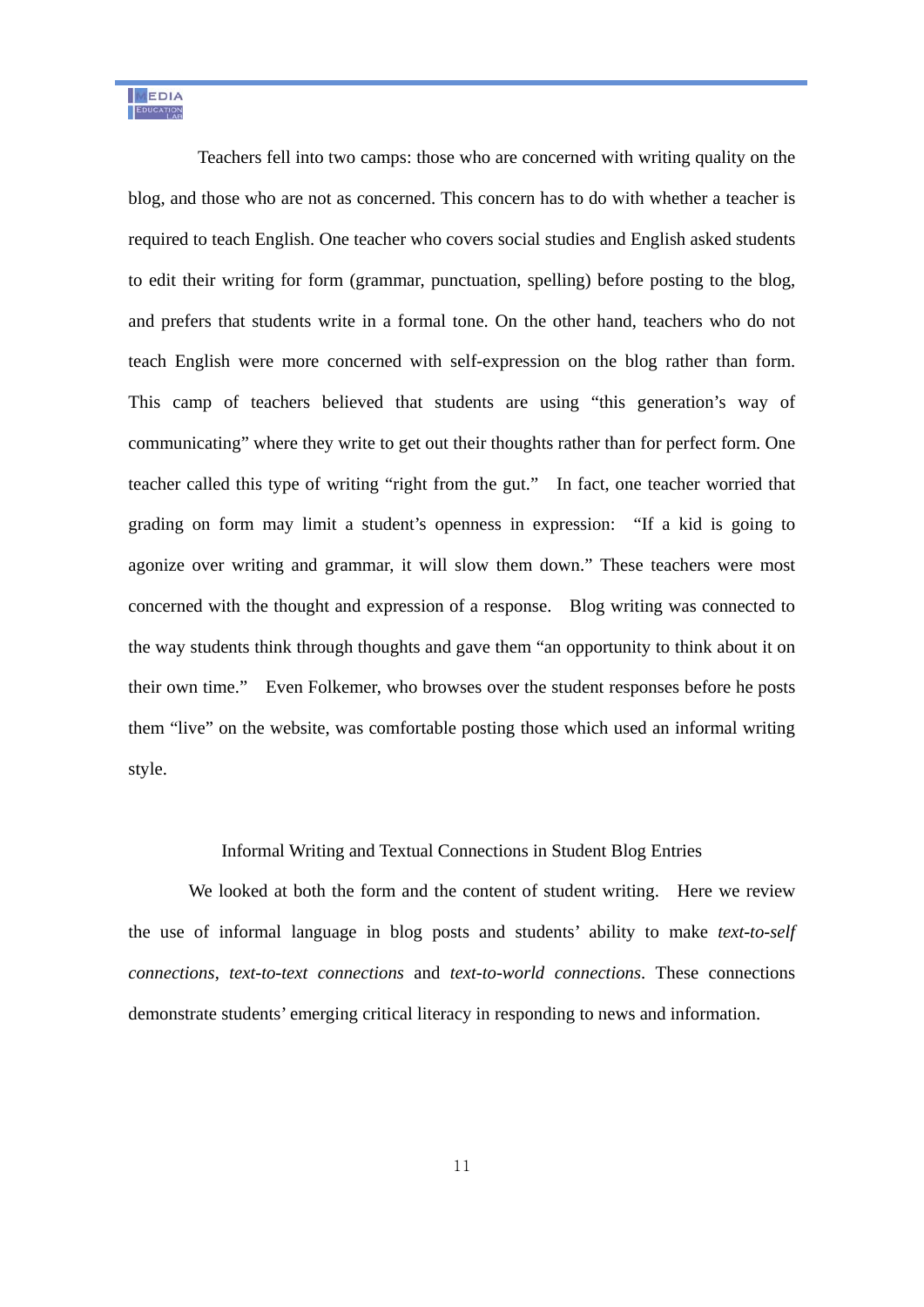### *Informal Language*

Despite the fact that this study examined teen blogging, there were no obvious examples of Netspeak or textspeak, the new form of language that is unique to the internet (Crystal, 2001). Some examples of Netspeak include emoticons, abbreviations such as "LOL" (laugh out loud), and numbers mixed with letters to create a word, such as "4ever" and "2day" (Crystal, 2004a). Although these types of examples were not evident in this sample, many students used an informal style of writing in their posts. This informal writing style is in stark contrast to traditional academic writing, in which students follow grammatical rules and a formal essay structure. The most common informal characteristic found was mixed use of capitalization. For example in response to the blog post "Anti-Smoking Ads May Increase Teen Smoking," one student wrote:

the reason kids, teens and adults smoke is becuase of peerpresure, insucurity and "stress". smoking causes lots of diseases and is very disgusting and is not COOL. I think tabacco companies sponser anti compaigns for children so they can teach kids at an early age that smokingis bad and is bad for your lungs. Im not sure if they should getride ofthere anit smoking compaign (*chelsea,* January 06, 2007 12:08 a.m.)

This post illustrates the use of capital and lower case letters that is distinctive to the Internet. This mixed use of capitalization is frequently used online to express feeling. For example, all capital letters are often used to make a strong point, the equivalent of "shouting" in speech (Crystal, 2004b, p. 83). In addition to the use of capital letters, Internet dialogue frequently makes use of combinations of punctuation marks. The ellipsis (…) is often used online to express a pause (Crystal, 2004b). For example, take *Karan*'s response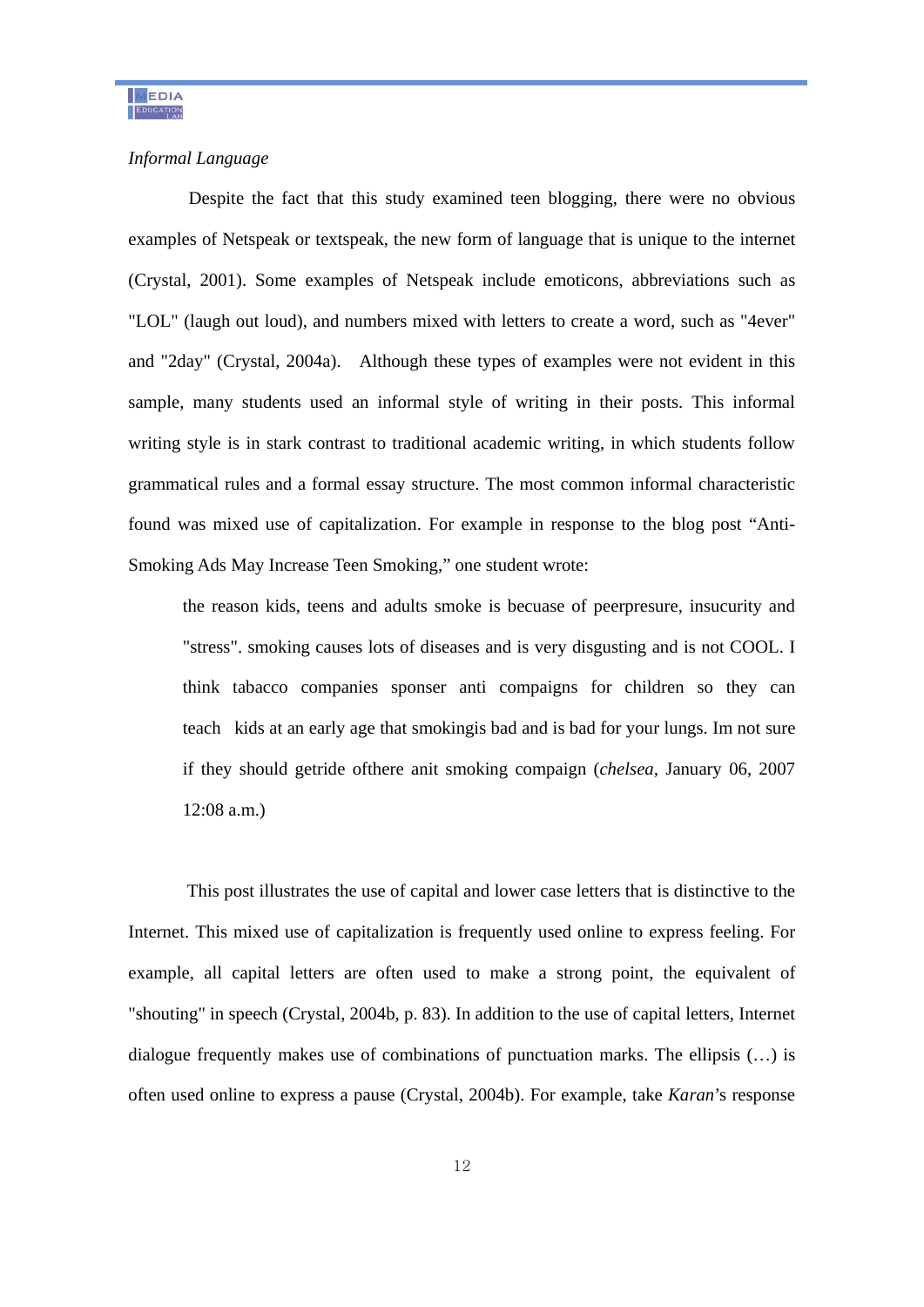to the blog post "Laptops for Every Child in Libya":

I STRONGLY think that scarsdale school's education will DEFINATLY change with the usage of laptops for every child. I actually think that it would be absurd. America will soon be a country connected to the internet if we keep going on and on about having school computers. i think that having a computer is a good way to get research but if we have laptops for scarsdale students then people, i think, will start getting out of hand. We already have computer labs that have computers and people are already getting out of hand because there is always some person that is always playing with widgets. This is not what we are suppposed to be doing. What we are supposed be doing is doing our schoolwork to get an education. Computers in the schools are one thing but laptops?! thats a little too far. I think that having laptops in Lybia is also a bad idea becuase then soon people in africa will start logging in which will go on to asia and pretty soon...very soon...everyone will be on the internet. Our world is not a world of ".com". Our world is about education, culture, society, everything tht gets someone somewhere in life. Chatting with friends and playing with widgets, in my opinion, isnt going to get any kid into harvard university i can tell you that right now. (*Karan*, October 18, 2006 10:49 p.m.)

In this example, the student makes use of ellipsis to express a pause, all caps for emphasis on certain words, and mixed capitals elsewhere. Clearly, the student's blogging style is distinctive to Internet language, which differs from traditional writing in its grammatical fluidity.

Netspeak is different from traditional writing in other ways as well. According to Crystal, "Emails and chat group interactions, where the pressure is strong to communicate rapidly,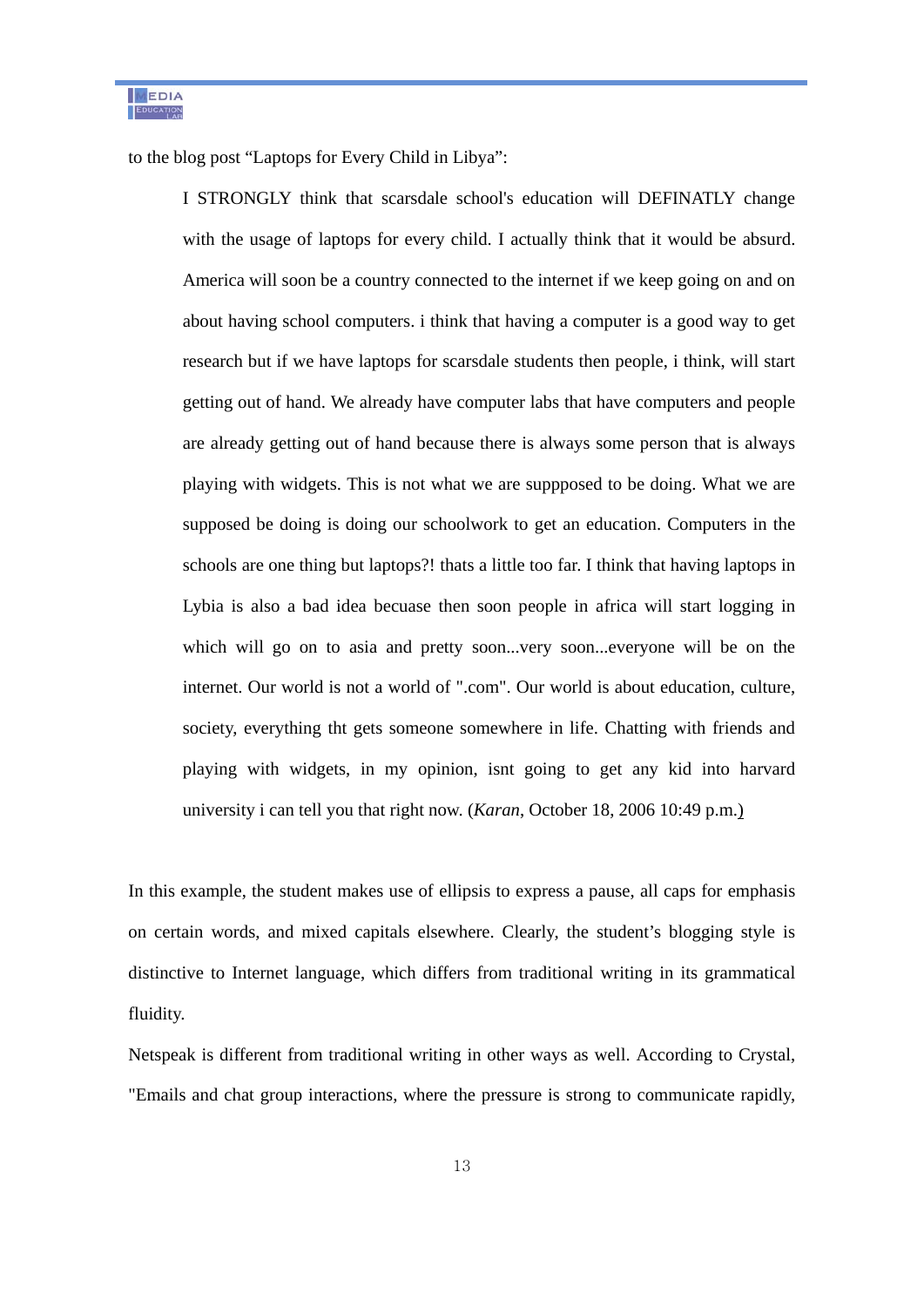lack the carefully planned, elaborate construction that is characteristic of so much writing" (Crystal, 2004b, p. 79). While some educators are concerned about the potential decline of language skills, others argue that computer mediated communication is not identical to speech or writing. Instead, like the telegraph and telephone that came before it, the Internet uses new conventions of discourse (Crystal, 2004b).

One of these new conventions is a non-linear, stream of consciousness style of writing. This may be due to the fact that students are typing as fast as they are thinking (Crystal, 2004b). For example *ScottJ* had the following reply to the blog post "Anti-Smoking Ads May Increase Teen Smoking":

I completely agree with Alex Isby... these ads are "big tobacco's" way of trying to make themselves look good, when really they are trying to "encourage" kids to smoke (through reverse psychology). Here's my reasoning: the perfect kid who does everything his parents tell him/her to do is NOT going to smoke anyway. However, the rebellious kid, the one who doesn't listen to their parents, may take these ads in a different way. As Mark Twain (the writer of **Tom Sawyer**) said about Tom's ability to get his friends to whitewash the fence, "[Tom] had discovered a great law of human action, without knowing it -- namely, that in order to make a man or a boy covet a thing, it is only necessary to make the thing difficult [or in our case, 'wrong'] to attain." The kids who do not listen to 'authority' may see it as just another thing (like listening to their parents) that they can disobey. Perhaps this is why, when you think of a teen smoking, you think of a rebellious kid. "Big Tobacco" could have thought up this idea because they have virtually unlimited resources... who knows if (and i'm getting a little crazy here) the companies have child psychologists working for them who came up with the idea of making the kids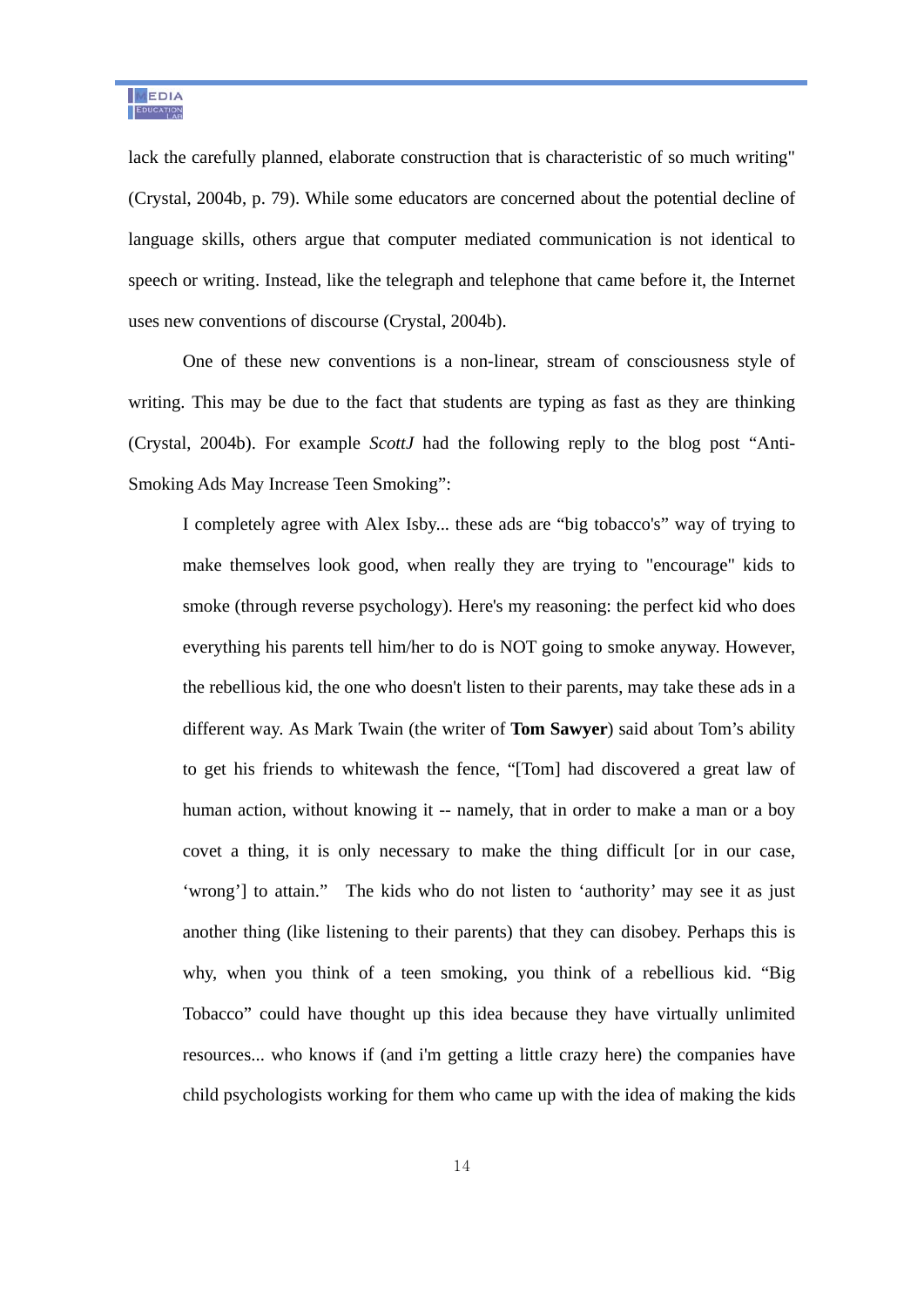want to smoke using reverse psychology through anti-smoking ads. I don't know what really went through the tobacco companies' minds when they put the ads on the air, and I don't think anyone ever will. Nonetheless, if studies prove that they have a negative effect on teens, and there is at least an arguable cause that may question the companies' motives (like the one I mentioned above), we should pull the ads off the air. (*ScottJ,* November 30, 2006, 5:20 p.m.)

Although the writer used a stream of consciousness style of writing, it should not be assumed that this is a reflection of his reading comprehension. Even though he did not follow traditional essay structure, he interacted with the text on multiple levels. Although he made use of mixed capitalization, stream of consciousness writing, and personal interjections, he made an insightful comparison to a work of classic literature. This example demonstrates that informal language does not necessarily impede upon students' ability to interact with texts. This is just one of many examples of students who made important textual connections, which we examine more carefully in the following section.

# *Textual Connections*

 Educational scholars have identified three types of links students use to relate to texts: *text-to-self connections*, *text-to-text connections* and *text-to-world connections*. These connections help students better understand texts by incorporating them into existing schema (Keene & Zimmerman, 1997, p. 55-56). Students make use of text-to-self connections by relating new texts to prior personal experiences. Additionally, students use text-to-text connections to relate new texts to other texts they have read, seen or heard. Lastly, students make text-to-world connections by relating new texts to their prior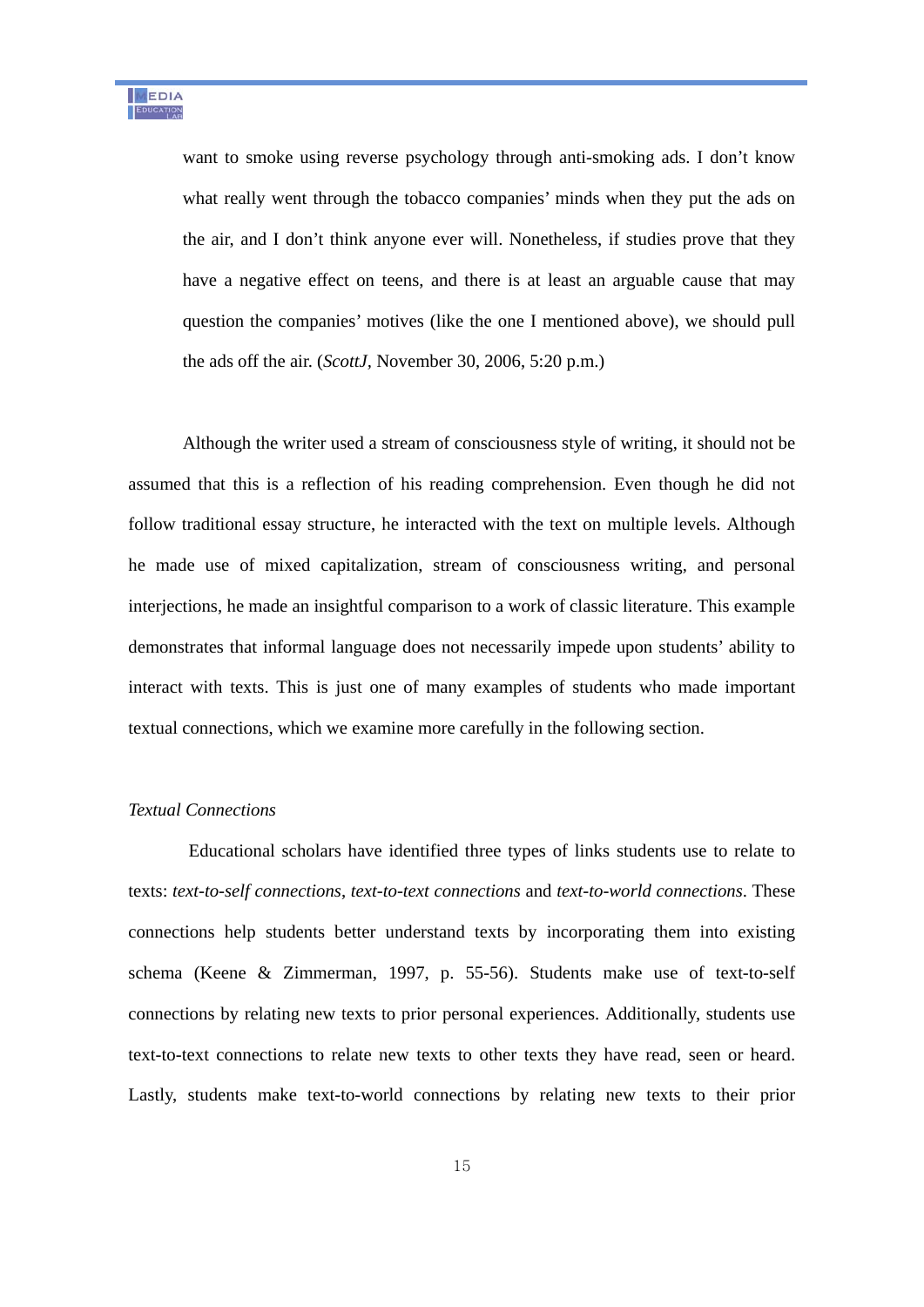knowledge of the world. The Scarsdale blog includes examples of all three types of connections, indicating that although students often utilized an informal writing style, they still made important links between the new information presented on the blog and prior knowledge from their own lived experiences.

 *Text-to-self Connections.* There were many instances in which students linked the blog articles to their own personal experiences. For example, in response to the blog question, "If you were a member of a blended family, what would you do about HR Bill 4437?" *ScottJ* wrote:

I think its great that the kids protesting are expressing their first ammendment rights. During vacation i was in White Plains and there was a big demonstartion against illegal immigration and i didnt realize how many illegal immigrants there were until last week. i dont think that the bill should have been passed because there are so many "blended" families and i couldnt imagine what it would be like to be the child with "criminal" parents. (*ScottJ*, November 30, 2006, 5:20 p.m.)

Several students used their personal experiences (as well as their opinions) in their posts responding to the blog question, "What's the best way to teach math?" For example:

> Ok-- I among many other students can honestly say that math is the toughest subject for me to understand. I mean, I like math, but its just so hard to understand sometimes. I think that teaching math should be about the skills that we pick up while we do them, in other words- how much actually sinks in and stays with us, rather than always worrying about whether or not the right answer was obtained. The answer is important, but how someone got to that answer is the most important process of all to me. I hate it when I do a problem, and at the end of it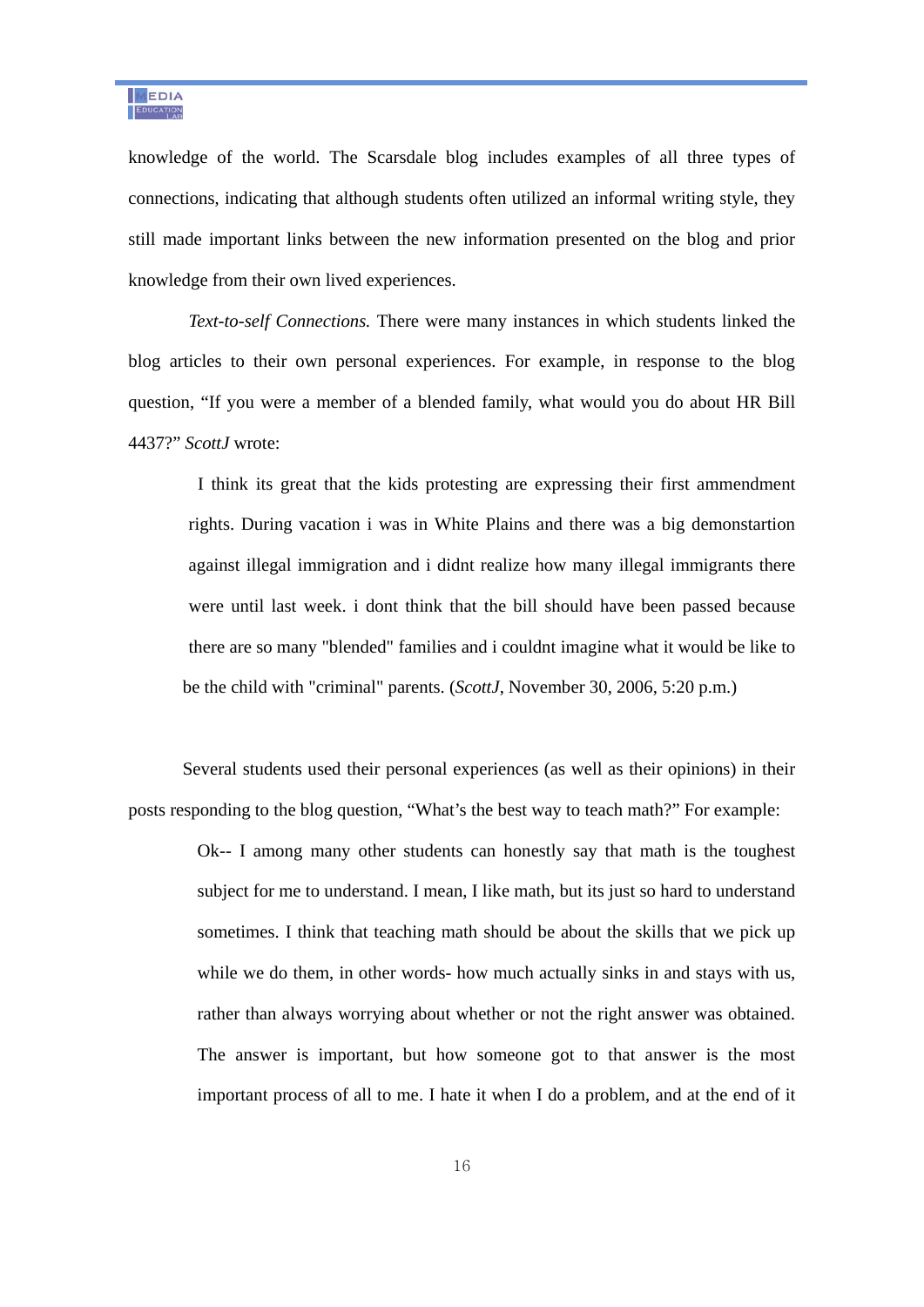I'm like, "Hey, what does this all mean? How did I get this answer? WHY did I get this answer?" Personally, I prefer to understand the process rather than get the right answer all the time. Thats nice, but it doesn't mean you actually understand what you are doing. (*MG*, May 15, 2006, 10:14 p.m.)

Another example comes from *rachel,* who wrote:

I think that the best way to teach math is with understanding. Grading only answers doesn't encourage a student to actually understand the information and if a state test is given months after a lesson is over, if all the math that was used was memorization, then students won't remember/ understand the questions being asked. Personally, I like when my work is graded and not just an answer because a lot of the time I get all of the tough math right but end up making a small error that throws my answer off. Using understanding as a basis for grading and not just looking for answer is, in my opinion, the best way to teach and learn math. (*rachel,* May 15, 2006, 11:13 p.m.)

*ZachA* used his experience as a goalie to understand the reaction to a new soccer ball design for the World Cup:

 As a goalie I understand why they do not like it. Its much easier to use the same ball that they have been using for years because that way every one is used to the ball instead of having to adapt to a new ball for most players its better just to stick with the old one (*ZachA,* September 19, 2006, 8:09 p.m.)

 *Text-to-text Connections.* Students also made text-to-text connections, in which they related the blog posts to other texts they have encountered. Students used a variety of different texts, including books, films, and the U.S. Constitution. Below, *becky* describes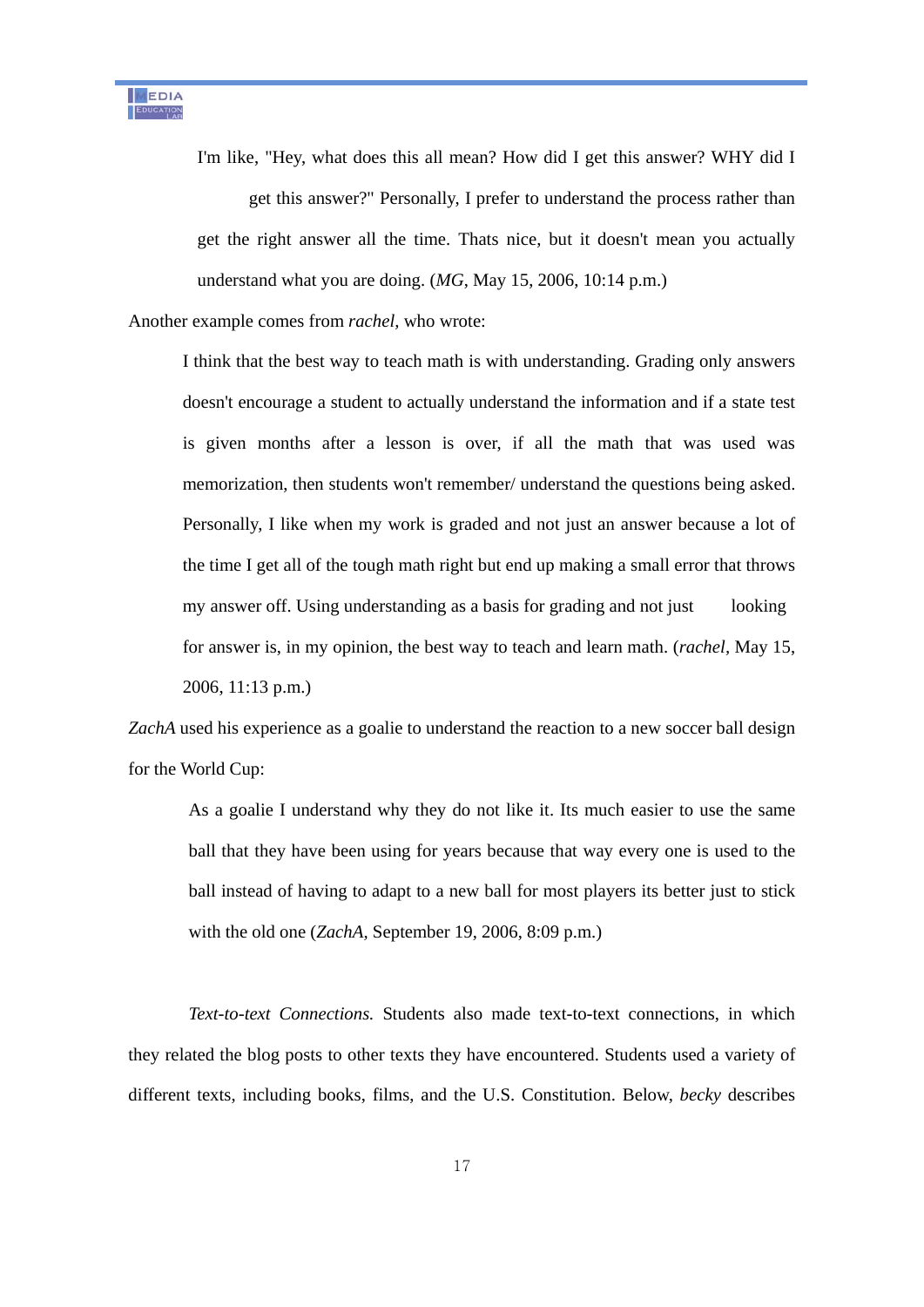how the movie *Walkout* helped her better understand the idea of peaceful protests:

If I were a member of a blended family, i would definitely protest the bill. I would never be able to accept the idea that my parents or siblings were criminals. How are they criminals for seeking a better life for themselves and me? I am a U.S. citizen because they immigrated illegally, and if the bill passes they will be considered criminals for it. I cannot stand by and allow that to happen. And after seeing the movie Walkout, which is about Mexican-American students in LA in the late 1960s walking out of school for better rights, i saw that peaceful protest is the best way to protest, and that walking out of school will let your voice be heard. (*becky*, April 17, 2006, 5:39 p.m.)

*Soozy* made use of a different text-to-text connection and related the same protests to a quotation from Edward Everett Hale:

 I think it is a great idea that the children in Oregon are protesting because if they are able to stop this bill from becoming a law, then it really proves a quote that was said by Edward Everett Hale, "I am only one; but still I am one. I cannot do everthing, but still I can do something; I will not refuse to do someting I can do." If I had a blended family of illegal immigrant parents or relatives, I would most certainly protest because family always comes first and I would not want my family taken away. I completely understand what these kids are doing and I hope they win! (*Soozy,* April 25, 2006, 8:54 p.m.)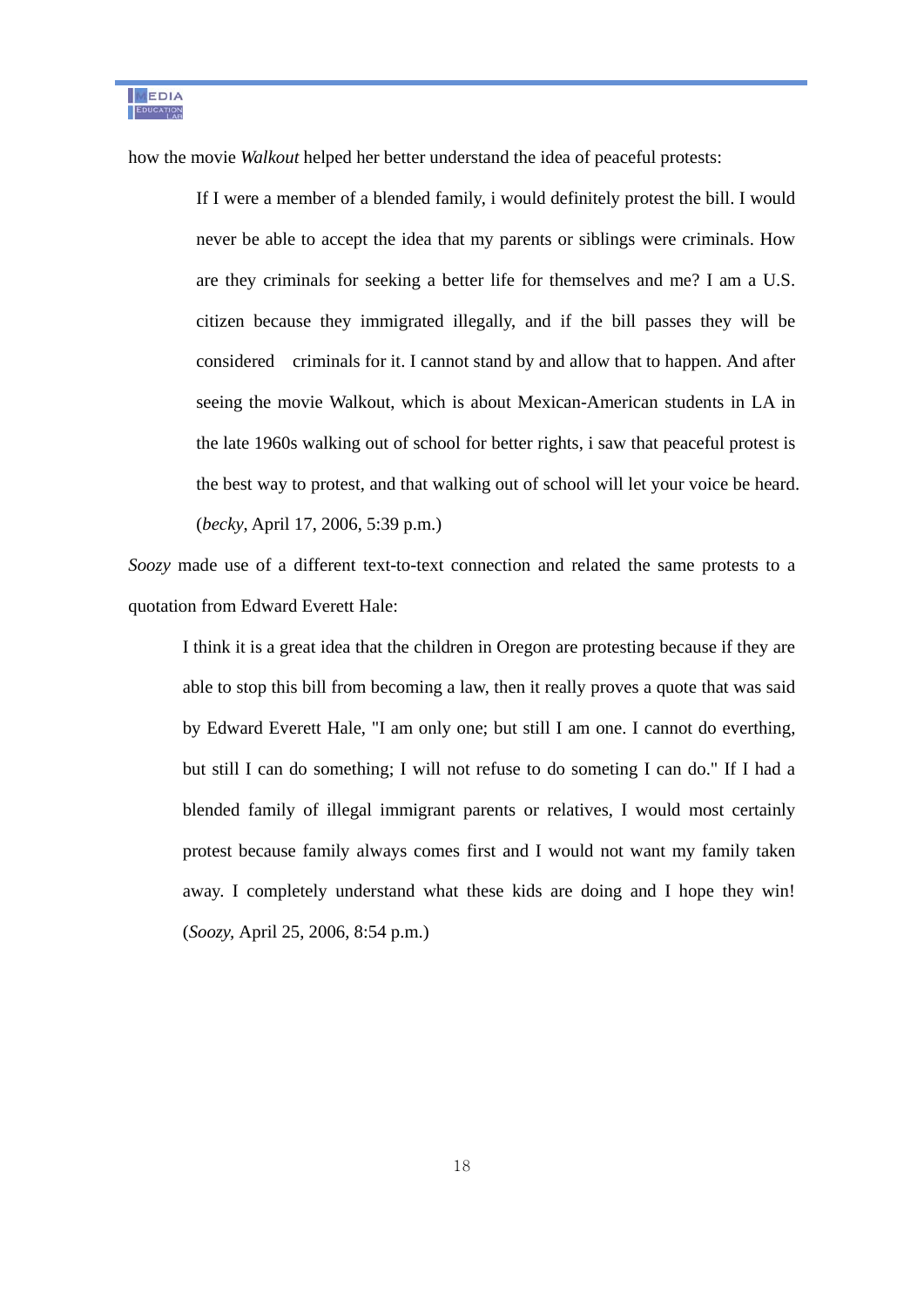MEDIA EDUCATION

*EthanG* incorporated the preamble to the Constitution in his argument against trans fats in restaurants:

 Finally, a government has come up with a smart way to help stop the obesity epidemic. One of the nation's top killers, American's are addicted to fatty foods, especially fast foods that are high in trans-fatty acids. By banning trans fats, we are one step closer to achieving health within our nation. Many people are for banning smoking. Isn't trans fats practically the same thing? It is a common consumer product that has many health risks and is not healthy to eat. Trans fats, however, cannot be banned in just one city. If our nation made the move to stop the obesity epidemic by outlawing trans fat, a horrible killer, we would be much more healthy. By not making this illegal is avoiding the Constitution and our rights. The document states, "...to promote the general welfare..." Isn't stopping a major killer promoting the general welfare? I am pretty sure it is. Hopefully, one day, other towns, states, and eventually the country will get trans fats eliminated. Sure, food is better with trans fats. But would you really take a risk of your life just to eat good food? (*EthanG*, September 27, 2006, 9:49 p.m.)

In response to the same blog post, *peter* applied information from *The New York Times:* 

The restraunt Sylvia's in Harlem (which serves fried chicken) was one of the first restraunts in New York to stop using trans fats in their cooking, and accoring to the New York Times the food tastes the same. So if banning trans fats is healthier and the food tastes the same whats the problem? (*peter,* October 02, 2006, 6:02 p.m.)

These examples show that students are actively involved in deep learning rather than surface learning. Through blogging, we see evidence that students are engaged in deep learning, where they can stand back, link new ideas to what they already know, and reflect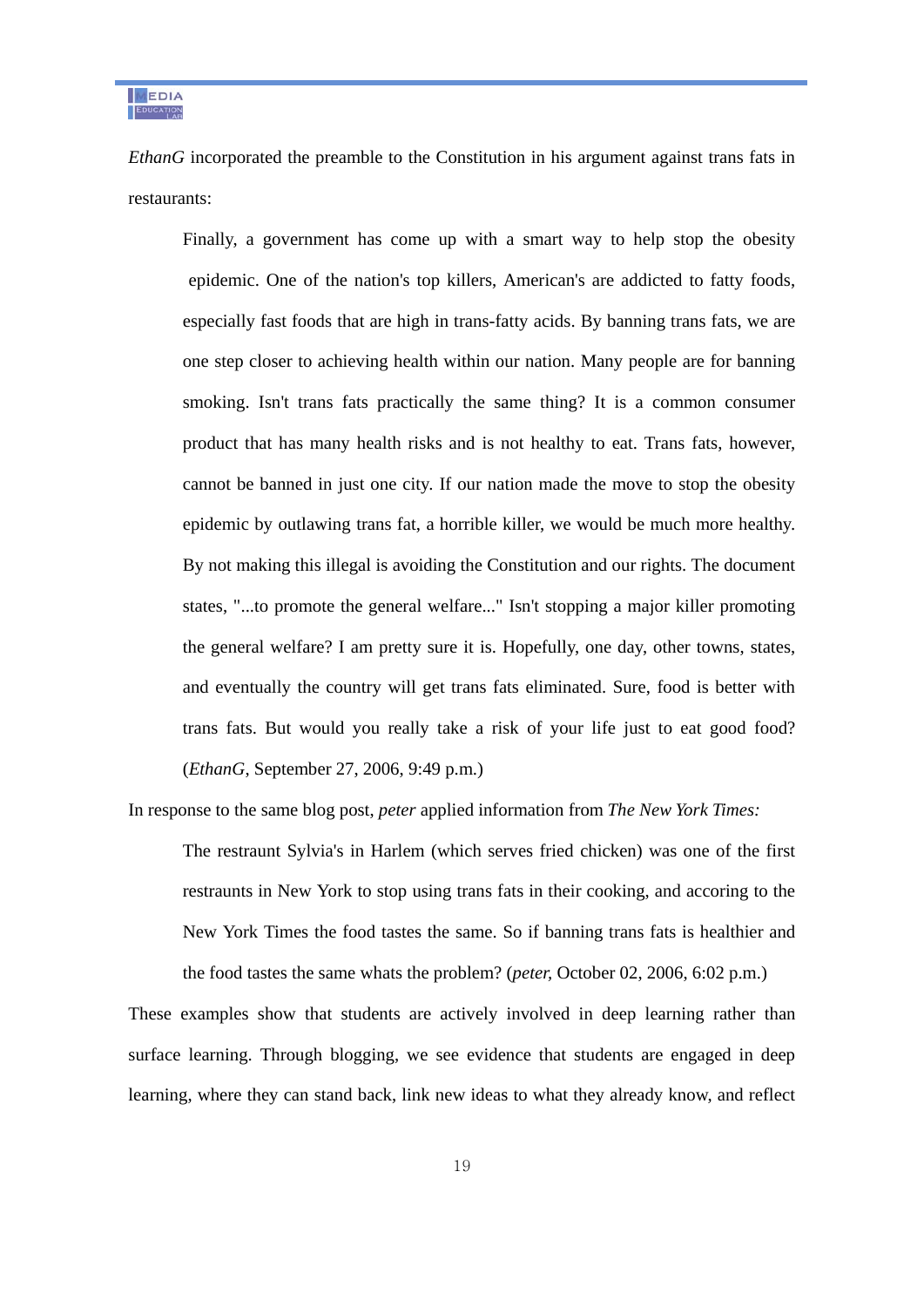on the learning process.

 *Text-to-world Connections.* Students also made connections between the blog posts and their prior knowledge about the world. In this example, *Robbie* made use of his prior knowledge of the Civil Rights Movement as well as the current situation in Darfur in his response to *"Students Walk Out of School In Protest":* 

If I were a member of a blended family I would join the protest knowing that the only way to change a law is to get the goverment to act.For example, the Civil Rights Movement was a success because they pressured goverment to finally act. Other ways to get the goverment involved are phone calls and letters. People are currently using these ways to make the government do something about the genocide in Darfur. I would use all of these methods to try to save my family members from becoming criminals. (*Robbie,* April 20, 2006, 5:20 p.m.)

*Nancy* used her prior knowledge of Asian educational systems in her reply to the blog post, "What's the Best Way to Teach Math?"

> I don't think that there is one specific way to teach math because every teacher is different. That would be like saying there is only one way to interpret a book. I do think, however, that every student should take a foundation math course, whether it be in 6th grade or 9th grade. After that, i think the student should learn how to apply the skills, formulas and concepts that they have learnes to what they are learning. If teachers really want to know, maybe they should conduct an experiment to see. However, just because children in Singapore are doing better in math, doesn't make their teachers better or the students smarter. Many children in Asia go to scholl 6 days a week. And just because they excel in math does not mean that they are great in history or literature. Overall, there is not one way to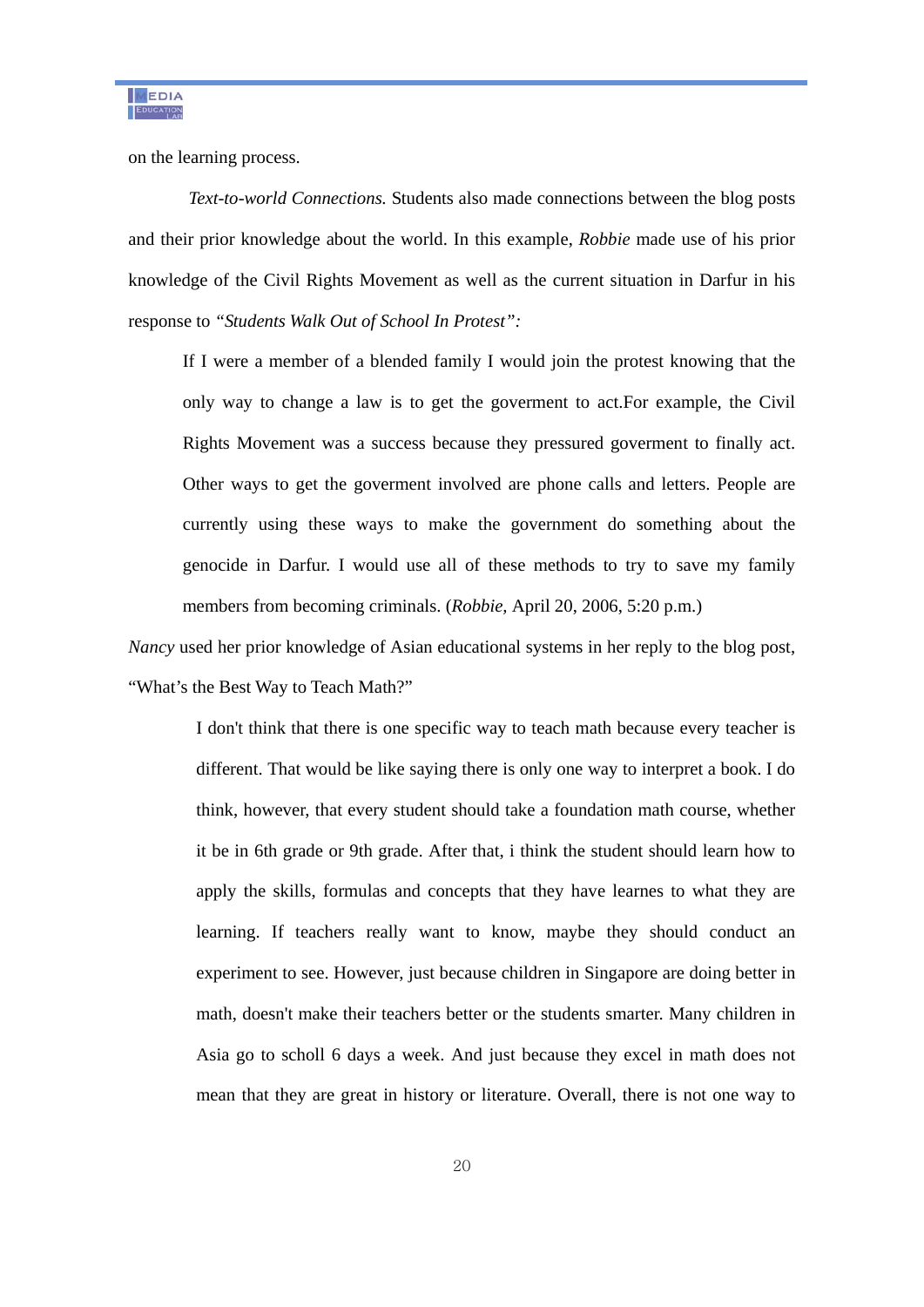MEDIA EDUCATION

teach math or and subject in that case. (*Nancy,* May 15, 2006, 11:59 p.m.)

Another example of students' use of outside knowledge in interpreting blog content comes from *zach*, who incorporated his knowledge of lawsuits filed against tobacco companies:

It is hard to believe that tobacco companies sponsor anti-smoking campaigns to educate parents and protect children. Even though the tobacco companies argue that they genially want to discourage children and teenagers from smoking, teenagers still represent the largest percentage of cigarette consumers. It seems unlikely that tobacco companies would want to lose customers and, consequently, lose great amounts of money. It is important to remember that tobacco companies have already lost millions of dollars in lawsuits filled by families of tobacco victims. Furthermore, according to recent studies, teenagers who see anti-smoking ads are more likely to smoke in the future and more likely to have smoked in the past 30 days. It makes sense that tobacco companies would want to clean up their acts and change their public image. So, they don't get sued anymore. It can't be pleasant to be seen as the devil. However no matter what they do they are still responsible for the countless deaths of smokers and the victims of second-hand smoke. (*zach,* November 30, 2006, 6:23 p.m.)

What is remarkable about this post is the ability of the student to situate the argument from multiple points of view, reflecting ideas from both the tobacco companies and public perspectives. Responding to news and current events may stimulate some pre-teens to think in more complex ways about one's personal relationship to social and political events and the multiple points of view that exist on topics of public concern.

### Discussion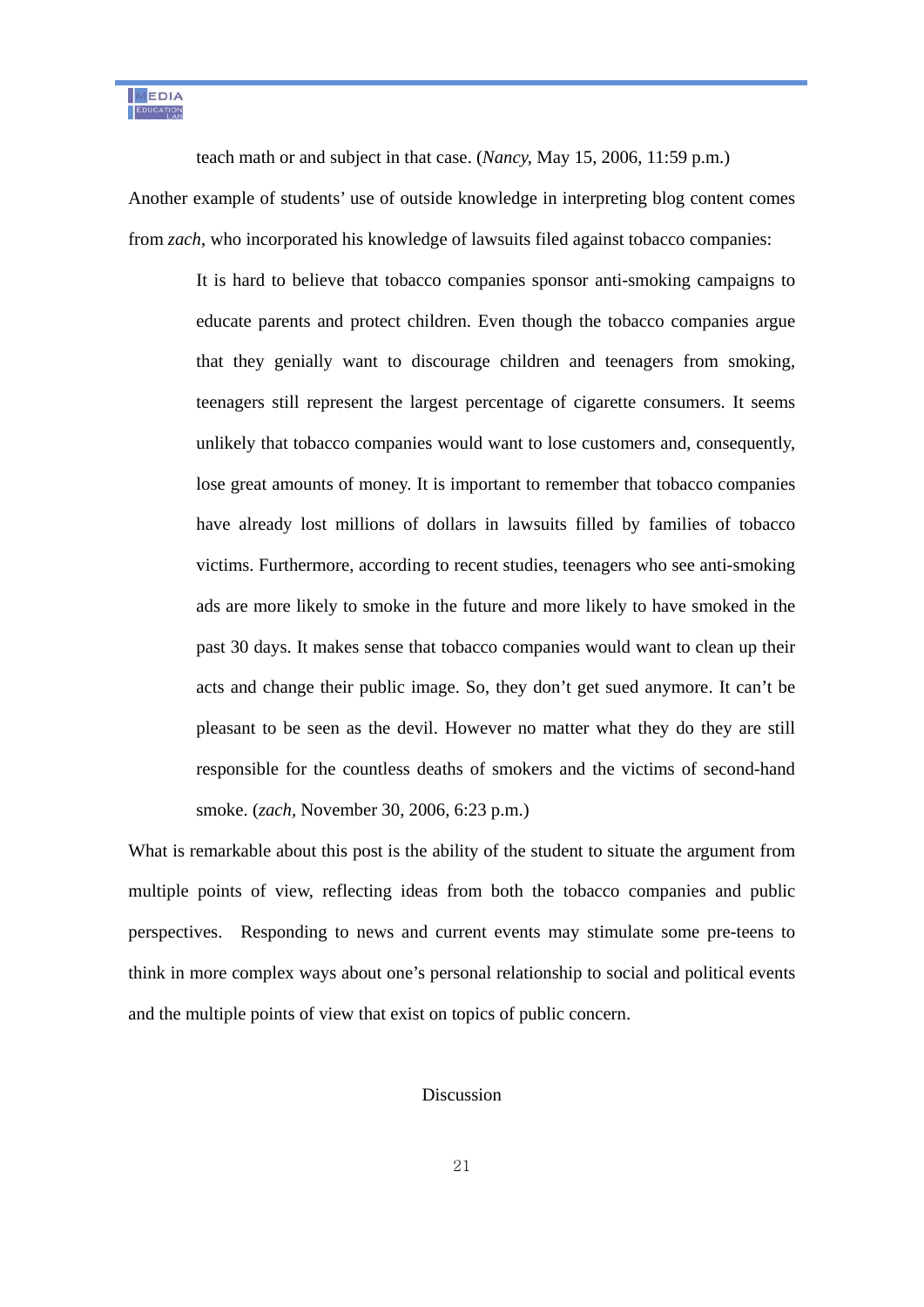This study examined the online writing of a large group of Grade 8 students who participated in a school-sponsored news blog where they read and commented on news and current events. The evidence presented in this study shows that students found value in the articles they read and used online blogging to make connections between the news and their personal and social lives. Although their writing and typing is not perfect, students made important text-to-text, text-to-self, and text-to-world connections, which are dimensions of emerging critical literacy competencies.

There were a number of limitations to this study. Since researchers did not have access to students' academic writing samples, it was not possible to discern differences between students' blog writing and their writing for traditional assignments. However, the sampling approach used in this study enables us to generalize about the presence of critical literacy themes across the Scarsdale news blog as a whole, which has thousands of student responses. Future researchers may wish to compare students' written assignments to their blog postings to learn more about children's ability to code-switch between formal and informal styles. In addition, the role of the teacher in assigning and encouraging blog participation should be examined in more detail. A longitudinal study documenting teacher's attitudes toward students' use of blogs might provide insight into the evolving nature of Internet language and teachers' understanding of how informal writing can support student learning. Finally, more information is needed on how students in other grades respond to the blog.

Teachers put a lot of effort into trying to get middle-school students to develop their reading and writing skills. Blogging about the news creates an authentic task that gives students the opportunity to learn about news and current events and share their thoughts and ideas with a small learning community. Ultimately, it is up to educators themselves to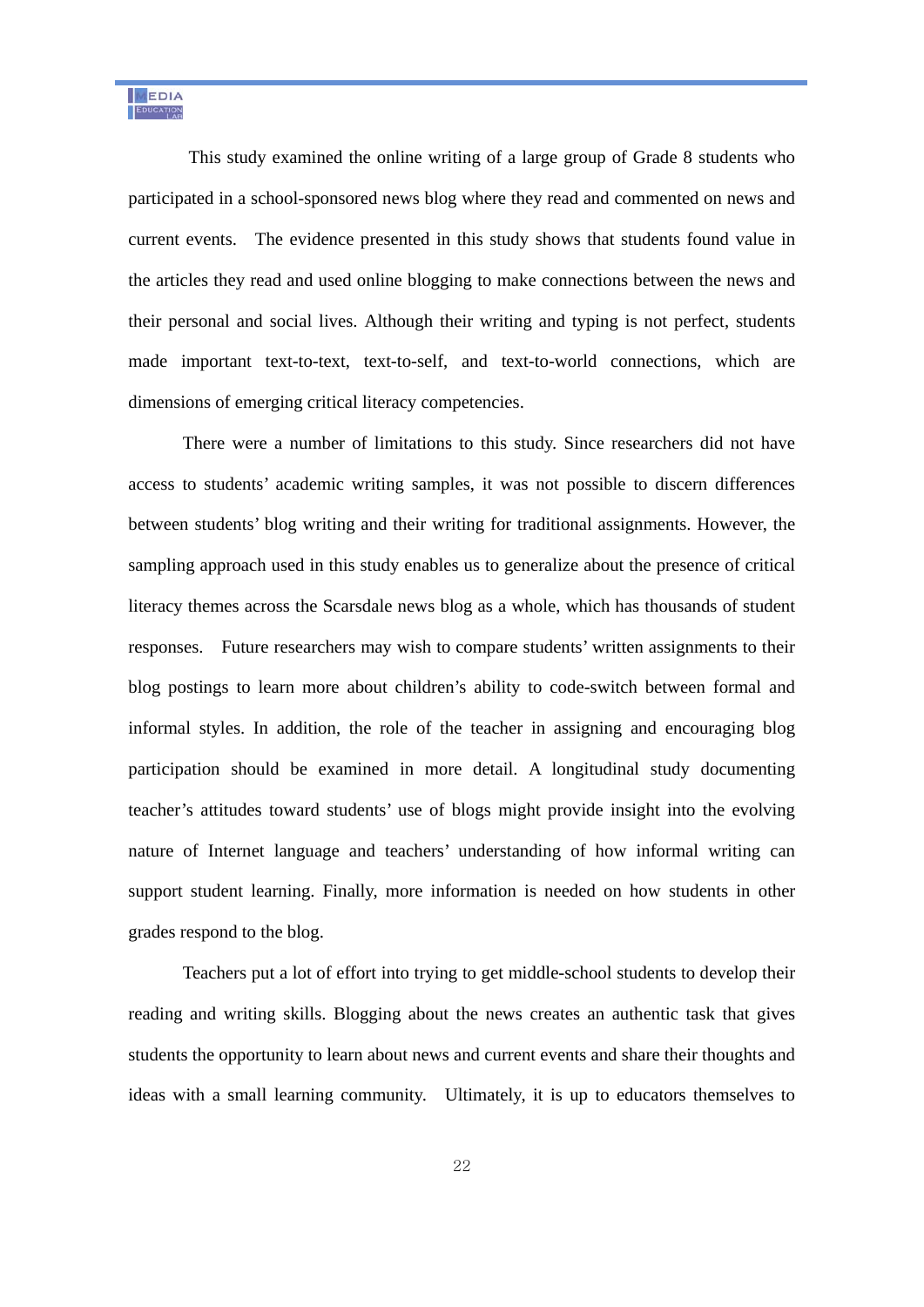decide whether to focus on spelling and typing errors or to focus on students' ability to respond to reading by making meaningful connections to news and information about contemporary social issues. It's important to recognize that informal writing is not unique to the online environment. Langer and Applebee (1987) found that students' responses to short answer questions and note-taking exercises were more likely to be fragmented than their answers to essay questions. Since writing on a blog cannot be easily classified, the evidence we report in this study may simply reflect students' confusion about the expected level of formality for this particular new media form.

This study has shown that, when students respond to questions about news and current events, they demonstrate substantial interest in making text-to-self, text-to-text, and text-to-world connections. As we have shown in this study, participation in blog writing reflects students' emerging ability to situate themselves, as active, thoughtful readers in relation to new ideas and information. Blogging should not be dismissed because of its informal use of language, but embraced for its educational potential in simultaneously strengthening critical literacy and learning about news and current events.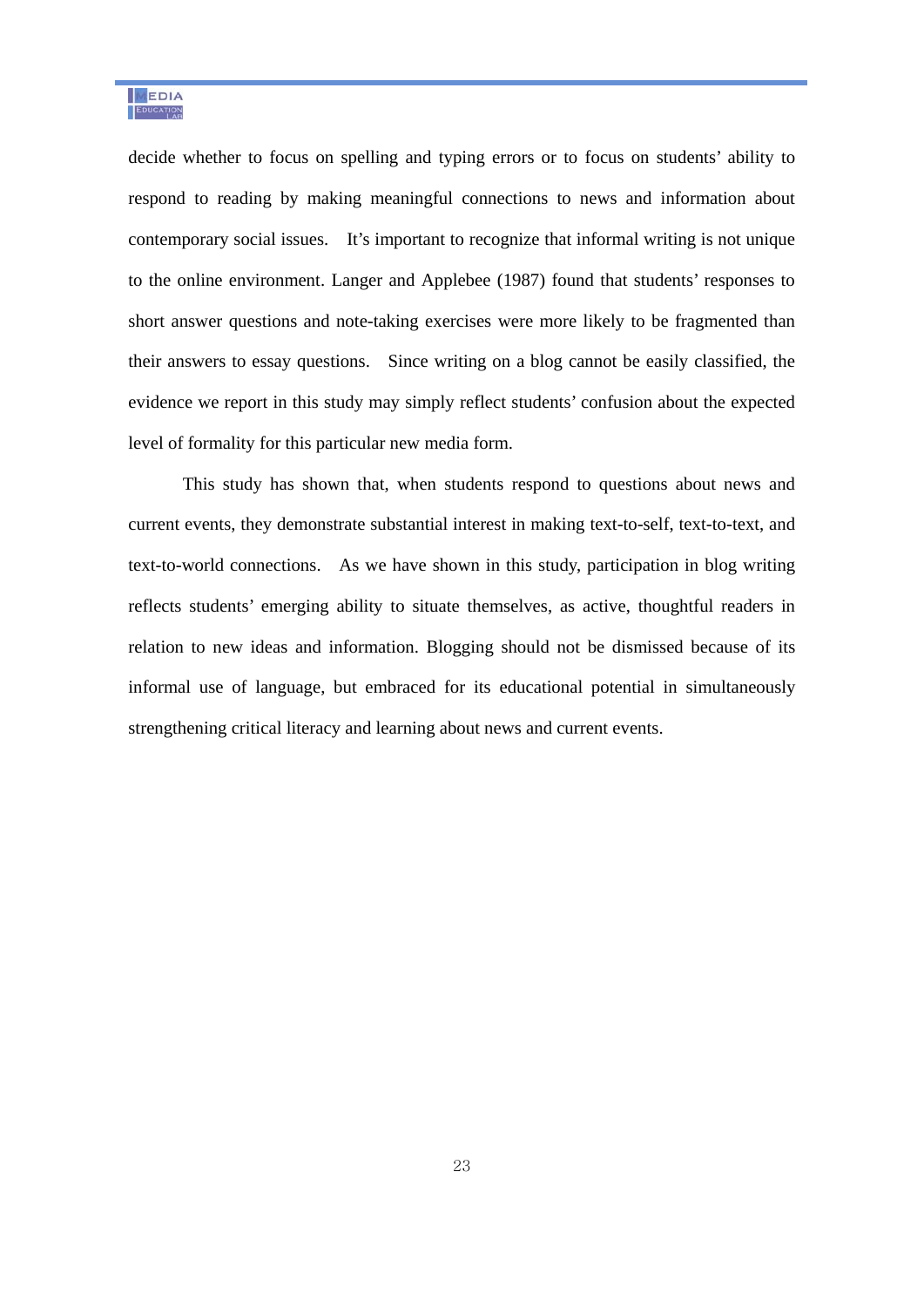## **Scarsdale Teacher interview Questions**

Our graduate level *Media and Children* class is doing a mini-research project on the Scarsdale Current Events Blog.

There is no judgment as to whether you use the blog in your class or not—I'm interested in examining conditions that surround the blog use, and exploring administrative, student, and teacher response to it. Please do not feel as if you have to answer all of these questions—they are just jumping points for your response.

These responses are anonymous—your name and any identifying information (other than "teacher" and grade level "elementary" or "middle") will not be connected to your comments, nor shared with administrators, other teachers, parents, students, etc.

 $*$  \*  $*$ 

1. Please provide brief information on what subject and grade level you teach, and how many years teaching (overall and at Scarsdale).

2. Tell me about how you use the blog\* in class.

\*If you use it, I'm interested to how you incorporate it into class. Some questions to consider: How long you've been using it? Is it for credit or an assignment? How often do students blog? Do they do it outside/inside of class? Do you tie it to curriculum? What have student reactions been like? How has the blog added to (or taken away from) your class? What do you want students to learn, or what do you think they're learning from the blog? Are you surprised by anything?

\* If you don't use it, tell me about your reaction to the blog. Do you feel it doesn't fit into your class, or your teaching style, just not really interested, or something else? Any comments welcome here.

- 4. Would you like to see any additions or changes to the blog, or its use?
- 5. Please share any other feedback/comments.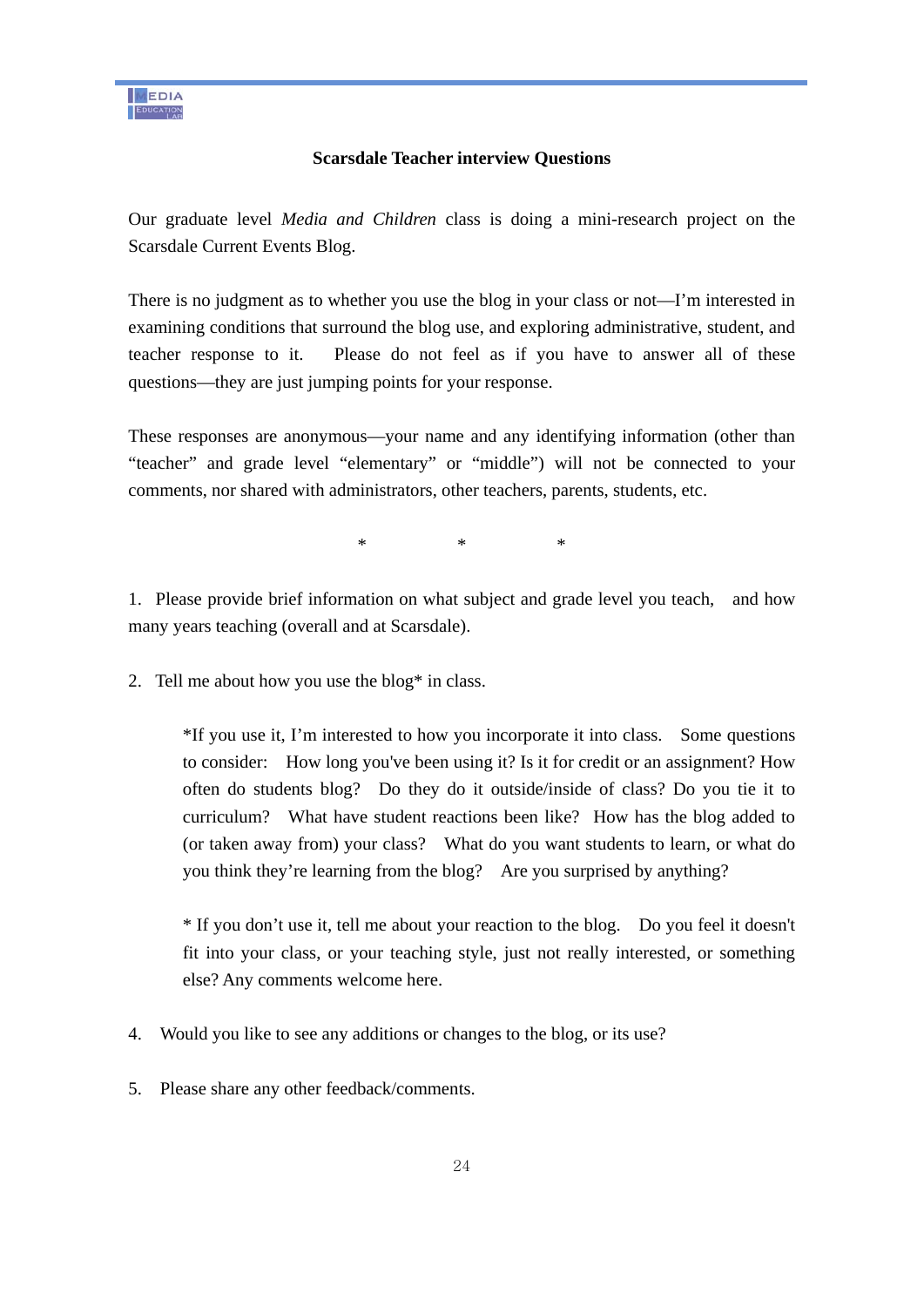### References

Bartlett-Bragg, A. (2003). Blogging to learn [Electronic Version]. The Knowledge Tree, 4. Retrieved 2007. 2. 5. from http://www.flexiblelearning.net.au/knowledgetree/edition04/ html/blogging\_to\_learn\_intro.html.

Crystal, D. (2004). *A glossary of netspeak and textspeak.* Edinburgh: Edinburgh UP.

Crystal, D. (2001). *Language and the internet.* Cambridge: Cambridge UP.

Crystal, D. (2004). *The language revolution.* Cambridge: Polity.

Downes, S. (2004). Educational Blogging*. EDUCAUSE Review*, 39(5), 14-46.

- Glogoff, S. (2005). Instructional blogging: Promoting interactivity, student-centered learning, and peer input [Electronic Version]. Innovate 1. Retrieved 2007. 2. 9 from http://www.innovateonline.info/index.php?view=article&id=126.
- Haas, C. & Neuwirth, C. (1994). Writing the technology that writes us: Research on literacy and the shape of technology. In C.L. Selfe and S. Hilligoss (Eds.), *Literacy and computers: The complications of teaching and learning with technology* (pp. 319- 335). New York: The Modern Language Association of America.
- Hermandez-Ramos, P. (2004). Web logs and online discussions as tools to promote reflective practice. *The Journal of Interactive Online Learning*, 3(1), 1-16.
- Huffaker, D. (2004). Spinning Yarns Around the Digital Fire: Storytelling and Dialogue Among Youth on the Internet. *Information Technology in Childhood Education Annual,* 63-75.
- Huffaker, D. (2005). The educated blogger: Using weblogs to promote literacy in the classroom. *Association for the Advancement of Computing in Education Journal*, 13(2), 91-98.